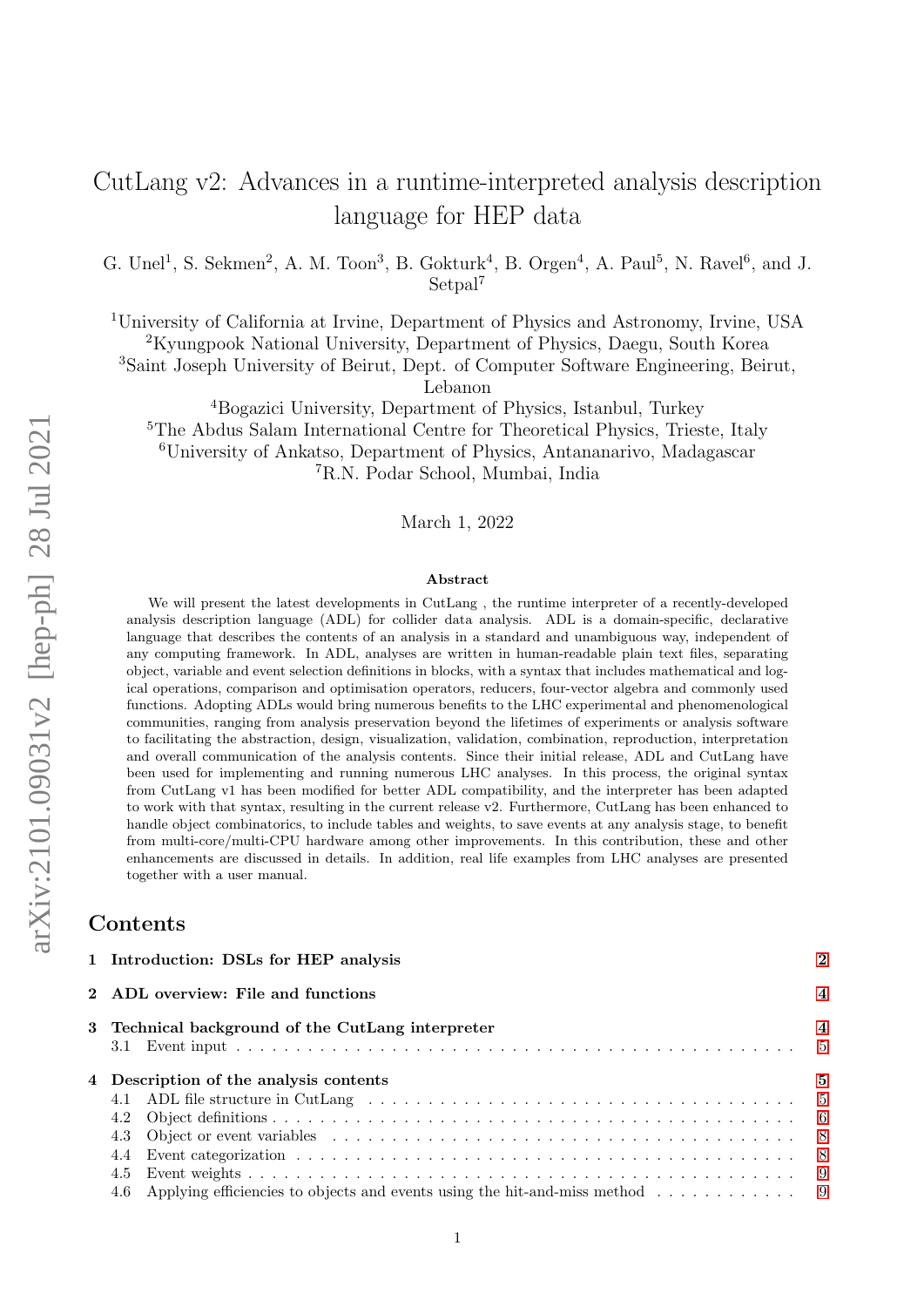|          | 4.7<br>4.8                                                                                                                                                                         | 10<br><sup>10</sup>                                                                                                                                                                                |  |  |  |  |  |
|----------|------------------------------------------------------------------------------------------------------------------------------------------------------------------------------------|----------------------------------------------------------------------------------------------------------------------------------------------------------------------------------------------------|--|--|--|--|--|
| $\bf{5}$ | Analysis output                                                                                                                                                                    | 10<br>11                                                                                                                                                                                           |  |  |  |  |  |
| 6        | Performance and Multi-threaded runs<br>11                                                                                                                                          |                                                                                                                                                                                                    |  |  |  |  |  |
| 7        | Code maintenance and continuous integration                                                                                                                                        | 13                                                                                                                                                                                                 |  |  |  |  |  |
| 8        | Analysis examples                                                                                                                                                                  | 13                                                                                                                                                                                                 |  |  |  |  |  |
| 9        | Conclusions                                                                                                                                                                        | 14                                                                                                                                                                                                 |  |  |  |  |  |
|          | A User Manual<br>A.2<br>A.6<br>A.7<br>A.8<br>A.9<br>A.9.1<br>A.9.2<br>A.9.3<br>A.9.4<br>A.9.5<br>A.9.6<br>A.9.7<br>A.9.8<br>A.9.9<br>A.12.1 Initialization and information section | 18<br>18<br>18<br>19<br>20<br>21<br>21<br>22<br>22<br>22<br>23<br>23<br>23<br>23<br>24<br>24<br>25<br>25<br>25<br>26<br>26<br>26<br>26<br>26<br>27<br>27<br>27<br>27<br>27<br>28<br>28<br>28<br>28 |  |  |  |  |  |
| в        | The CutLang framework<br>B.1<br>B.2<br>B.3                                                                                                                                         | 30<br>30<br>30<br>30                                                                                                                                                                               |  |  |  |  |  |

# <span id="page-1-0"></span>1 Introduction: DSLs for HEP analysis

High energy physics (HEP) collider data analyses nowadays are performed using complex software frameworks that integrate a diverse set of operations from data access to event selection, from histogramming to statistical analysis. Mastering these frameworks requires a high level knowledge of general purpose languages and software architecture. Such requirements erect a barrier between data and the physicist who may simply wish to try an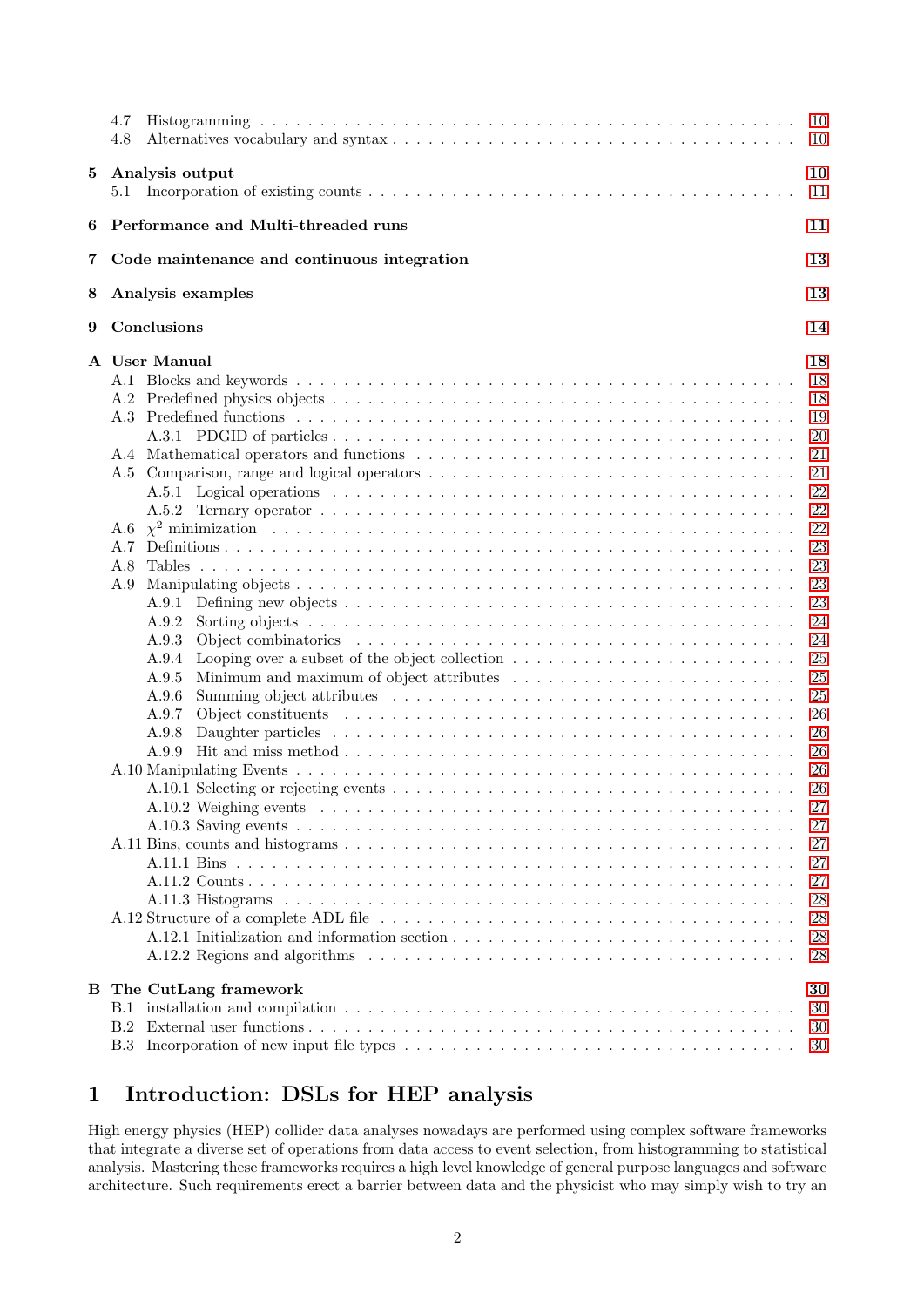analysis idea. Moreover, even for experienced physicists, obtaining a complete view of an analysis is difficult because the physics content (e.g. object definitions, event selections, background estimation methods, etc.) is often scattered throughout the different components of the framework. This makes developing, understanding, communicating and interpreting analyses very challenging. At the LHC, almost all analysis teams have their own frameworks. There are also frameworks like CheckMate [\[1,](#page-14-0) [2,](#page-14-1) [3\]](#page-14-2) and MadAnalysis [\[4,](#page-14-3) [5\]](#page-14-4) for phenomenology studies, and Rivet [\[6,](#page-14-5) [7\]](#page-14-6) focused on preserving LHC analyses with unfolded results for comparison with Monte Carlo event generator predictions. Yet, working with multiple frameworks is an extra challenge, since each framework has a different way of implementing the physics content.

It is therefore crucial to invest time in alternative approaches aiming towards the rather elusive point of easy to learn, expressive, extensible, and effective analysis ecosystem that would allow to shift the focus away from programming technicalities to physics analysis design. One way to achieve this is via a well-constructed set of libraries in a GPL supplemented with a well-designed interfaces that intrinsically imply a standard and userfriendly analysis structure. A most promising example in this area is the Scientific Python ecosystem SciPy [\[8\]](#page-14-7) which brings together a popular GPL and a rich collection of already existing bricks of classic numerical methods, plotting and data processing tools. Frameworks can be built based on the SciPy ecosystem for effective analysis, such as Coffea framework [\[9\]](#page-14-8) that provides a user interface for columnar analysis of HEP data.

The approach that we propose in this paper to address these difficulties is the consideration of a domain specific language (DSL) capable of describing the analysis flow in a standard and unambiguous way. A DSL could be based on a completely original syntax, or it could be based on the syntax of a general purpose language, such as Python. The important aspect would be to provide a unique and organized way of expressing the analysis content. Applying the DSL concept to HEP analysis was first thoroughly explored as a community initiative by a group of experimentalists and phenomenologists in the 2015 Les Houches PhysTeV workshop led to the initial design of LHADA (Les Houches Analysis Description Accord), to systematically document and run the contents of LHC physics analyses [\[10,](#page-14-9) [11,](#page-14-10) [12\]](#page-15-0). At the same time, some of the LHADA designers were already developing CutLang [\[13,](#page-15-1) [14\]](#page-15-2), an interpreted language directly executable on events. Being based on the same principles, in 2019, LHADA and CutLang were merged by combining the best ideas from both into a unified DSL called "Analysis Description Language (ADL)" [\[15\]](#page-15-3), which is described in this paper.

While the prototyping of LHADA, CutLang and ADL was in progress, parallel efforts arose in the LHC community with the aim to improve and systematize analysis development infrastructures. One approach views each event as a database that can be queried using a language inspired by SQL, and has been prototyped in LINQtoROOT [\[16\]](#page-15-4) and FemtoCode [\[17\]](#page-15-5). The SQL-like model is being further explored in hep tables and dataframe expressions [\[18\]](#page-15-6) that work together to allow easy columnar-like access to hierarchical data, and in the recent experimental language PartiQL [\[19\]](#page-15-7) designed to inject new ideas into DSL development and its extension AwkwardQL [\[20\]](#page-15-8), designed to perform set operations on data expressed as awkward arrays. Another study explored building a DSL embedded within YAML to describe and manage analysis content such as definitions, event selection, histogramming as well as perform data processing. The YAML-based language was integrated into the generic Python framework F.A.S.T. [\[21\]](#page-15-9).

The focused DSL developments for analyses are relatively new, but a DSL has been long embedded within the ROOT framework [\[22\]](#page-15-10) under the guise of TTreeFormula, TTree::Draw and TTree::Scan, which allow visual or textual representation of TTree contents for simple and quick exploratory analysis This DSL is however limited only to simple arithmetic operations, mathematical functions and basic selection criteria. Recently, ROOT developers introduced RDataFrame, a tool to process and analyze columnar datasets as a modern alternative for data analysis [\[23\]](#page-15-11). Although RDataFrame is not a DSL itself, it implements declarative analysis by using keywords for transformations (e.g. filtering data, defining new variables) and actions (e.g. creating histograms), and is interfaced to the ROOT classes TTreeReader and TTreeDraw. RDataFrame recently led to the development of the preliminary version of another DSL and its interpreter called NAIL (Natural Analysis Implementation Language) [\[24\]](#page-15-12). NAIL, written in Python. It takes CMS NanoAOD [\[25\]](#page-15-13) as an input event format and generates RDataFrame-based  $C++$  code, either as a  $C++$  program or as a  $C++$  library loadable with ROOT.

All these different approaches and developments were discussed among experimentalists, phenomenologists and computer scientists in the first dedicated workshop "Analysis Description Languages for the LHC" at Fermilab, in May 2019 [\[26\]](#page-15-14). The workshop resulted in an overall agreement on the potential usefulness of DSLs for HEP analysis, elements of a DSL scope. and an inclination to pursue multiple alternatives with the ultimate goal of a common DSL for the LHC that combines the best elements of the different approaches [\[27\]](#page-15-15). The activities in DSL development are therefore ongoing with a fast pace.

This initial positive feedback has motivated further progress in ADL, which will be described here. ADL is a declarative language that can express the mathematical and logical algorithm of a physics analysis in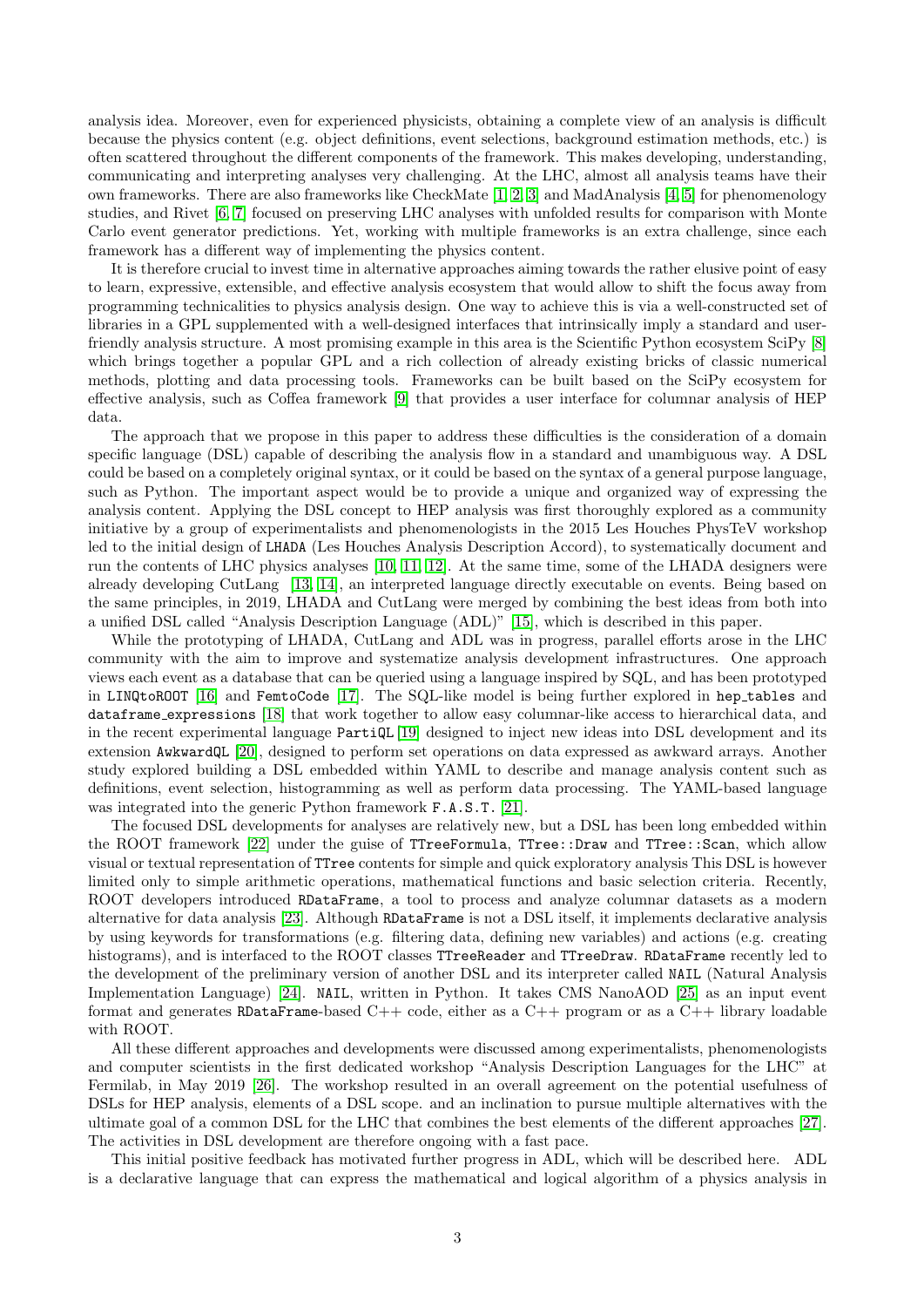a human-readable and standalone way, independent of any computing frameworks. Being declarative, ADL expresses the analysis logic without explicitly coding the control flow, and is designed to describe what needs to be done, but not how to do it. This consequently leads to a more tidy and efficient expression and eliminates programming errors. At its current state, ADL is capable of describing many standard operations in LHC analyses. However, it is being continuously improved and generalized to address an even wider range of analysis operations.

ADL is designed as a language that can be executed on data and used in real life data analyses. An analysis written with ADL could be executed by any computing framework that is capable of parsing and interpreting ADL, hence satisfying the framework independence. Currently, two approaches have been studied to realize this purpose. One is the transpiler approach, where ADL is first converted into a general purpose language, which is in turn compiled into code executable on events. A transpiler called  $\text{ad}2\text{tnm}$  converting ADL to  $C++$ code is currently under development [\[11\]](#page-14-10). Earlier prototype transpilers converting LHADA into code snippets that could be integrated within CheckMate [\[1,](#page-14-0) [2,](#page-14-1) [3\]](#page-14-2) and Rivet [\[6,](#page-14-5) [7\]](#page-14-6) frameworks were also studied. The other approach is that of runtime interpretation. Here ADL is directly executed on events without being intermediately converted into a code requiring compilation. This approach was used for developing CutLang [\[13,](#page-15-1) [14\]](#page-15-2).

In this paper, we focus on CutLang and present in detail its current state denoted as CutLang v2, which was achieved after many improvements on the early prototype CutLang v1 introduced in [\[13\]](#page-15-1). Hereafter, CutLang v2 will be referred to as CutLang for brevity. The main text emphasizes the novelties that led to ADL and improved CutLang . We start with an overview of ADL in Section [2,](#page-3-0) then proceed with describing technicalities of runtime interpretation with CutLang in Section [3.](#page-3-1) We next present the ADL file structure and analysis components that can be expressed by ADL, focusing on the new developments and recently added functionalities in Section [4.](#page-4-1) This is followed by Section [5](#page-9-2) describing analysis output, again focusing on new additions, Section [6,](#page-10-1) explaining the newly-added multi-threaded run functionality, Section [7](#page-12-0) on CutLang code maintenance and recently incorporated continuous integration, Section [8](#page-12-1) detailing studies on analyses implementation, and conclusions in Section [9.](#page-13-0) The full description of the current language syntax is given in the form of a user manual in Appendix [A,](#page-17-0) followed by a note on the CutLang framework and external user functions in Appendix [B.](#page-29-0)

## <span id="page-3-0"></span>2 ADL overview: File and functions

In ADL, the description of the analysis flow is done in a plain, easy-to-read text file, using syntax rules that include standard mathematical and logical operations and 4-vector algebra. In this ADL file, object, variable, event selection definitions are clearly separated into blocks with a keyword value/expression structure, where keywords specify analysis concepts and operations. Syntax includes mathematical and logical operations, comparison and optimization operators, reducers, 4-vector algebra and HEP-specific functions (e.g.  $d\phi$ ,  $dR$ ). However, an analysis may contain variables with complex algorithms non-trivial to express with the ADL syntax (e.g.  $M_{T2}$  [\[28\]](#page-15-16), aplanarity) or non-analytic variables (e.g. efficiency tables, machine learning discriminators). Such variables are encapsulated in self-contained, standalone functions which accompany the ADL file. Variables defined by these functions are referred to from within the ADL file. As a generic rule, all keywords, operators and function names are case-insensitive. n The language content, syntax rules, and working examples of self-contained functions will be presented in the coming sections, after a technical introduction of the CutLang interpreter.

# <span id="page-3-1"></span>3 Technical background of the CutLang interpreter

An interpreted analysis system makes adding new event selection criteria, changing the execution order or cancelling analysis steps more practical. Therefore CutLang was designed to function as a runtime interpreter and bypass the inherent inefficiency of the modify-compile-run cycle. Avoiding the integration of the analysis description in the framework code also brings the huge advantage of being able to run many alternative analysis ideas in parallel, without having to make any code changes, hence making the analysis design phase more flexible compared to the conventional compiled framework approach.

CutLang runtime interpreter is written in C++, around function pointer trees representing different operations such as event selection or histogramming. Therefore processing an event with a cutflow table becomes equivalent to traversing multiple expression trees with arbitrary complexities, such as the one shown in Figure [1.](#page-4-3) Here physics objects are given as arguments.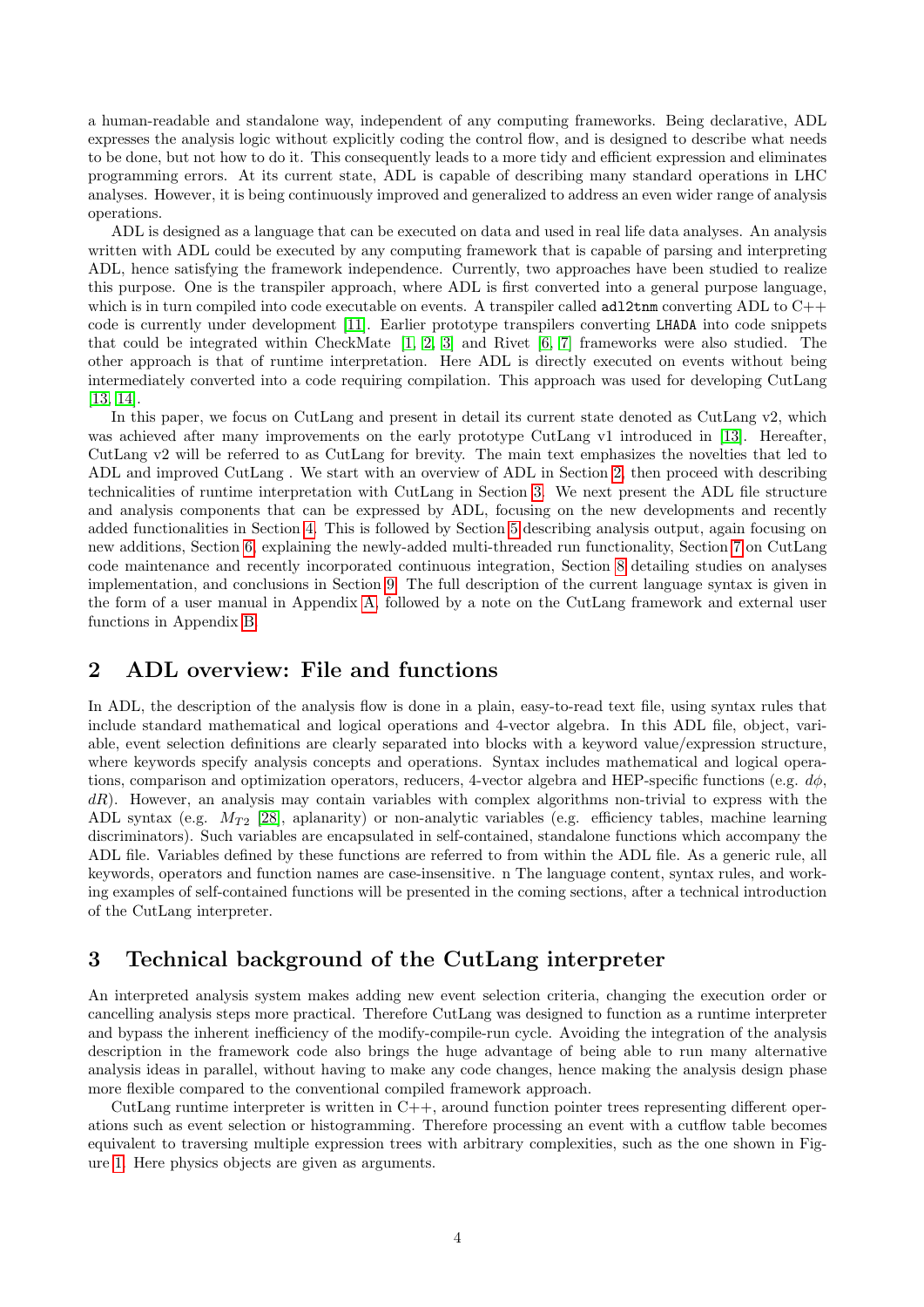

<span id="page-4-3"></span>Figure 1: An expression tree example: the program traverses the tree from right to left evaluating the encountered functions from bottom to top.

Handling of the Lorentz vector operations, pseudo-random number generation, input-output file and histogram manipulations are all based on classes of the ROOT data analysis framework [\[29\]](#page-15-17). The actual parsing of the ADL text relies on automatically generated dictionaries and grammar based on traditional Unix tools, namely, Lex and Yacc [\[30\]](#page-15-18). The ADL file is split into tokens by Lex, and the hierarchical structure of the algorithm is found by Yacc. Consequently, CutLang can be compiled and operated in any modern Unix-like environment. The interpreter should be compiled only once, during the installation or when optional external functions for complex variables are added. Once the work environment is set up, the remainder is mostly a think-edit-run-observe cycle. The parsing tools also address the issue of possible user mistakes with respect to the syntax. CutLang output clearly indicates the problem, and the line number of the offending syntax error. However the logical inconsistencies, such as imposing a selection on the third jet's momentum while only requesting at least two jets are not yet handled. Ensuring the consistency of the algorithm needs to be done by the user. Input and output to CutLang is via ROOT files. The description of the input files and event formats are given below while the description of the output file and its contents are given in section [5.](#page-9-2)

## <span id="page-4-0"></span>3.1 Event input

The CutLang framework takes the input event information in the ROOT ntuple format and can work with different input event data types each implemented as a plug-in. Widely used event formats such as ATLAS and CMS open data [\[31\]](#page-15-19), CMS NanoAOD [\[25\]](#page-15-13), Delphes [\[32\]](#page-15-20) and LHCO event are by default recognized and can be directly used. New or custom input event formats can also be easily added via usage of event class headers via a well-defined procedure described in Appendix [B.3.](#page-29-3) The potential changes in the existing event formats and addition of new event formats currently need to be adapted manually following the mentioned procedure. CutLang has its own internal event format called LVL0. The contents of the input event formats including all particle types and event properties are worked through an internal abstraction layer and adapted to LVL0, which, in turn connects to the syntax of ADL. The purpose of this approach is to have ADL be independent of the input file format and be capable of running the same ADL analysis with CutLang on any input file. This implies that only a subset of event content is readily recognized via CutLang when expressed within the ADL syntax. However, any event variables or attributes included in the existing event files and formats can be easily added through external user functions. This way, they can be referred to within the ADL files and be recognized by CutLang . The practical details of this procedure can be found in Appendix [B.2.](#page-29-2)

# <span id="page-4-1"></span>4 Description of the analysis contents

We will now explain in detail which analysis components and physics algorithms can be described by ADL and processes with CutLang . We will prioritize highlighting the many novelties added and improvements that took place since the original versions CutLang v1 and LHADA. The descriptions here concentrates on the concepts and content that can be expressed and processed by ADL and functionalities of CutLang v2, rather than attempting to give a full layout of syntax rules, which is independently provided in the user manual in Appendix [A.](#page-17-0)

## <span id="page-4-2"></span>4.1 ADL file structure in CutLang

As a runtime interpreter, CutLang processes events in a well-defined order. It executes the commands in the ADL file from top to bottom. Therefore, the ADL files are required to describe the analysis flow in a certain order. Some dedicated execution commands are also used within the ADL file, in order to facilitate the runtime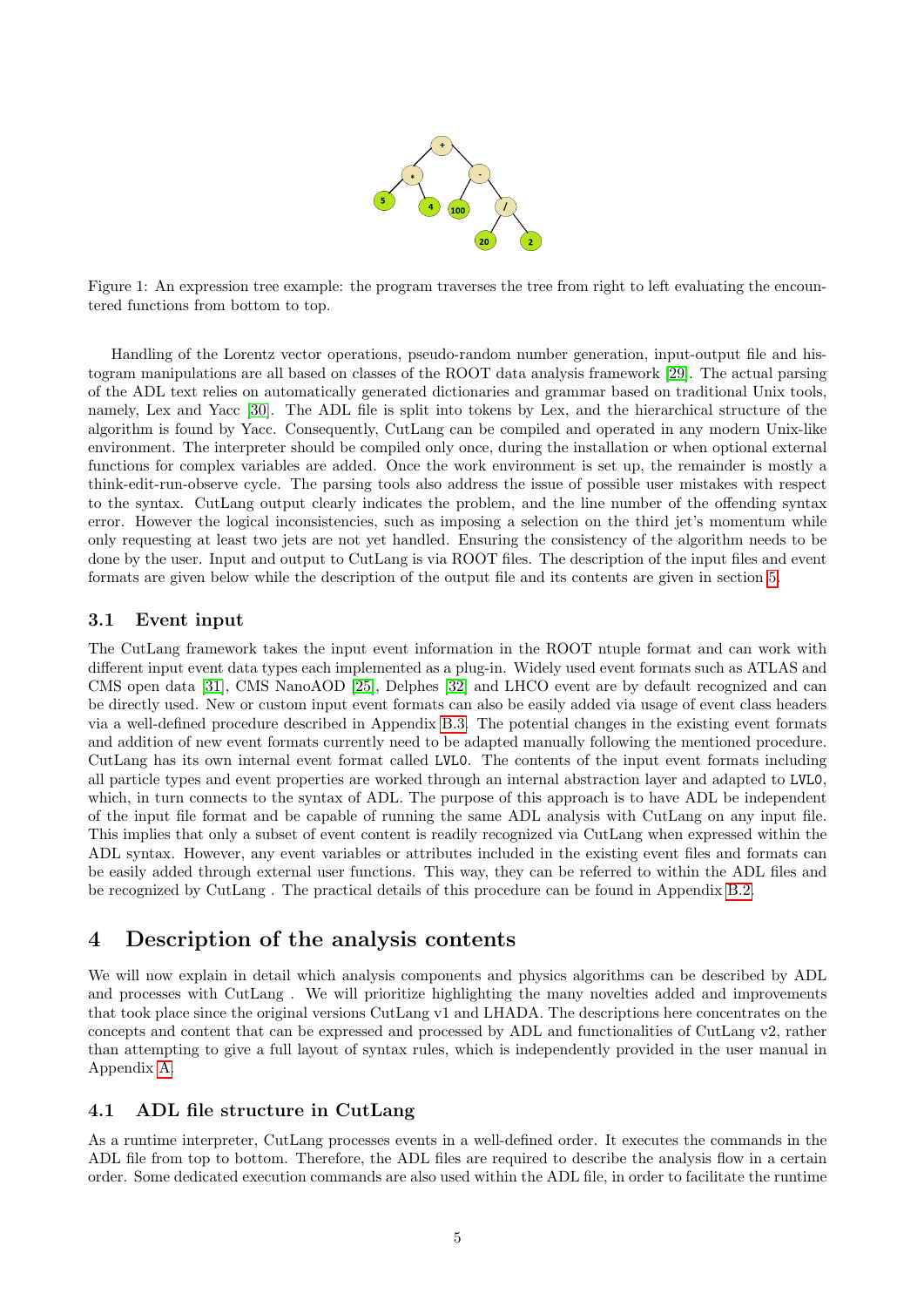interpretation. Throughout the ADL file, the mass, energy and momentum are all written in Giga Electron Volt (GEV) and angles in radians. User comments and explanations should be preceded by a hash  $(\#)$  sign. To be executable with CutLang , an ADL file would consist of five possible sections described below, out of which, existence of one section is mandatory:

- initializations: This section contains commands that are related to analysis initialization and set up, for which, the relevant keywords are summarized in Table [1.](#page-5-1) The keywords and values are separated by an equal sign. The last two lines in the table refer to the lepton (electron or muon) triggers. Their utilization is described in Appendix [A.2,](#page-17-2) it is worth noting at this point that Monte Carlo (MC) simulation weights are not taken into account when the trigger value is set to data.
- countformats: This section is used for setting up the recording of already existing event counts and errors, e.g., from an experimental paper publication. It is therefore not directly relevant for event processing, but rather for studying the interplay between the results of the current analysis and its published experimental counterpart. More generally, it is used to express any set of pre-existing counts of various signals, backgrounds, and data (together with their error) of an analysis.
- definitions1: This section is used for defining aliases for objects and variables, in order to render them more easily referable and readable in the rest of the analysis description. For example, it can introduce shortcuts like Zhreco for a hadronically reconstructed Z boson, or values like mH, i.e., mass of a reconstructed Higgs boson. These definitions can only be based on the predefined keywords and objects.
- objects: This section can be used to define new objects based on predefined physics objects and shorthand notations declared in definitions1.
- definitions2: This section is allocated for further alias or shorthand definitions. Definitions here can be based on objects in the previous section and predefined particles.
- event categorization: This section is used for defining event selection regions and criteria in each region. Running with CutLang requires having at least one selection region with at least one command, which may include either a selection criterion or a special instruction to include MC weight factors or to fill histograms.

We next describe the detailed contents and usage of these sections.

|            | Keyword   Explanation                                                  |
|------------|------------------------------------------------------------------------|
| SkipHistos | Skip $(=1)$ or Display $(=0)$ the histograms in final efficiency table |
| SkipEffs   | Skip $(=1)$ or Display $(=0)$ the final efficiency table               |
| TRGm       | $0=$ Off, 1=Data, 2=MC for muons                                       |
| TRGe       | $0=$ Off, 1=Data, 2=MC for electrons                                   |
| RandomSeed | random number generator seed, an integer                               |

<span id="page-5-1"></span>Table 1: Initialization keywords and their possible values

## <span id="page-5-0"></span>4.2 Object definitions

Generally, the starting point in an analysis algorithm is defining and selecting the collections of objects, such as jets, b jets, electrons, muons, taus, missing transverse energy, etc. that will be used in the next steps of the analysis. Usually, the input events contain very generic and loose collections for objects, which need to be further refined for analysis needs. CutLang is capable of performing a large variety of operations on objects, including deriving new objects via selection, combining objects to reconstruct new objects, accessing the daughters and constituents of objects. Once an object is defined, it is also possible to find objects with a minimum and maximum of a given attribute within the object's collection, or sort the collection according to an attribute.

In the ADL notation, object collection definitions are clearly separated from the other analysis tasks. Here the term object is used interchangeably with object collection. Each object is defined within an individual object block uniquely identified with the object's name. These blocks, starting with the input object collection(s)'s name(s), list different types of operations afterwards.

CutLang automatically retrieves all standard object collections from the input event file without the need for any explicit user statements within the ADL file. It can read events with different formats, such as Delphes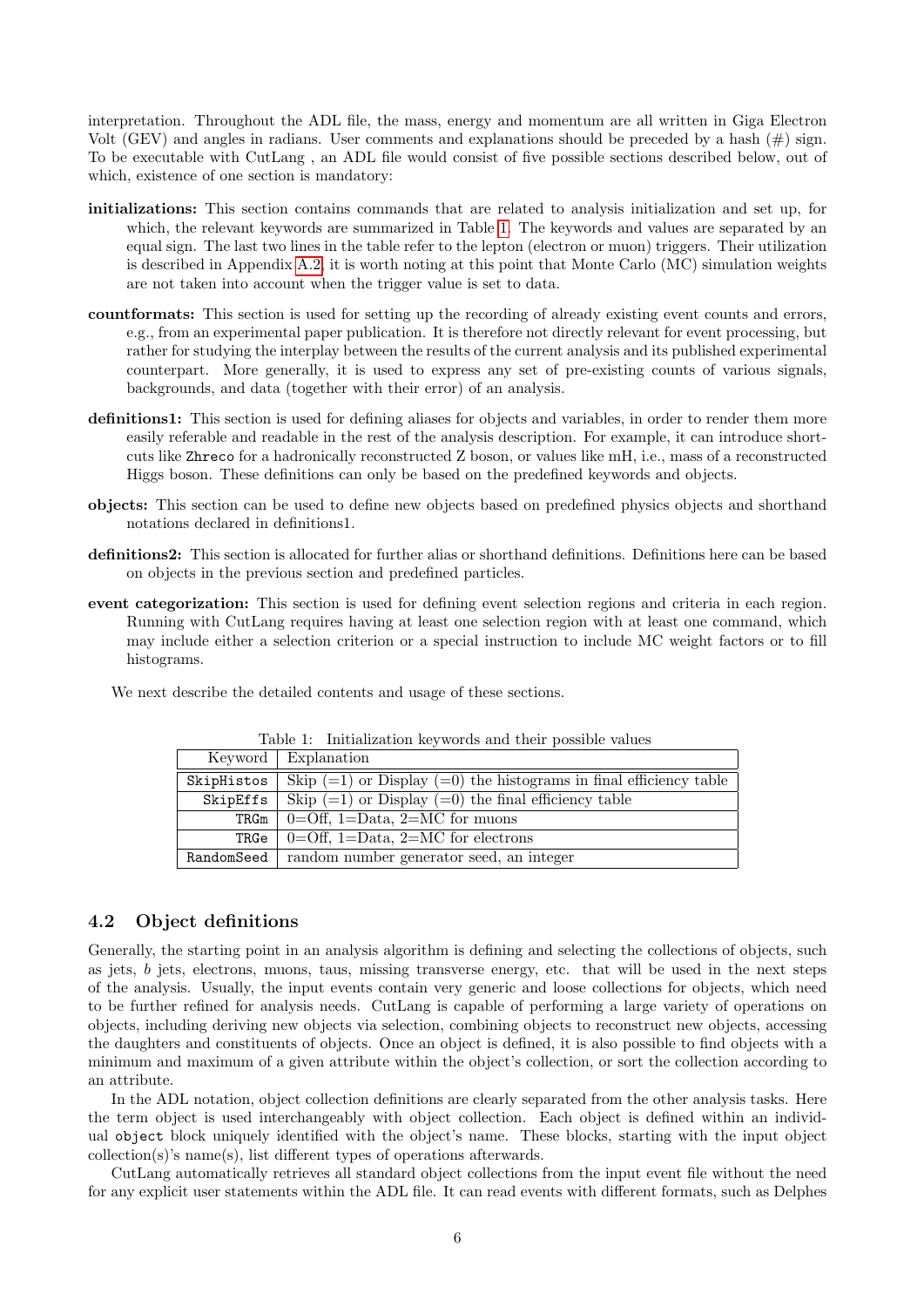fast simulation [\[32\]](#page-15-20) output, CMS NanoAOD [\[25\]](#page-15-13), ATLAS or CMS open data [\[31\]](#page-15-19) ntuples and recognize the object collections in these. One property unique to CutLang is that it is designed to map input object collections to common, standard object names with a standard set of attributes, as described in Appendix [A.2](#page-17-2) and [A.3.](#page-18-0) For example, AK4jets collection in CMSNanoAOD and JET collection in Delphes are both mapped to Jet. This approach allows to process the same ADL file on different input event formats, and has proven very useful in several simple practical applications. However, we also recognize that this approach only works when different input collections have matching properties, e.g. when Delphes electrons and CMS electrons have to the same identification criteria which can be mapped to the same identification attribute, or a Delphes jet and an ATLAS jet use the same b-tagging algorithm that can be mapped to the same b-tagging attribute. Therefore, other interpreters of ADL may choose to use input collection and attribute names as they are, in order to be more unambiguous. Allowing to practice different approaches with advantages for different use cases, while still adhering to the principle of clarity is a significant aspect of ADL.

The most common object operation is to take the input object collection and filter a subset by applying a set of selection criteria on object attributes. This can be done very straightforwardly in ADL by listing each selection criterion in consecutive lines. The objects in the input collection satisfying the criteria can be either selected or rejected using the select or reject keywords. Comparison operators such as  $=, \frac{1}{5}$ ,  $\lt$ ,  $\gt$ ,  $\lt$ can directly be used for expressing the criteria. Logical operators AND, OR and NOT can be used for expressing composite or reverted criteria. A complete list of these operators can be found in Appendix [A.5.](#page-20-1)

It is also possible to filter an object collection based on other object collections, such as in the cases of object cleaning or matching. For example, one can reject jets overlapping with photons, or select boosted W jets matching generator level W bosons. Such operations involve intrinsic loops, which are readily handled by CutLang . Functions such as  $\delta\phi$  or angular distance  $\delta R$  can be readily used when comparing objects. Given an initial object collection, one can consecutively derive several objects. For example jets can be filtered to obtain cleanjets, while cleanjets can be further filtered to obtain verycleanjets. One can also use the same initial collection to define different collections such as taking muons and imposing different criteria to obtain loosemuons and tightmuons.

Another very common operation is to combine objects to reconstruct new objects, such as combining 2 leptons to form a  $Z$  boson. Sometimes, the reconstruction could be very straightforward, as in requesting to reconstruct only a single Z boson per each event. However, in other cases, one might have to reconstruct as many Z bosons as possible. In each case, reconstructed candidates might undergo filtering or selection of a single most optimal candidate among all candidates. Combination operations are very diverse, and finding a completely generic expression for them is non-trivial. In its v1, CutLang could reconstruct an explicitly defined number of objects per event. It could find the object satisfying given criteria by performing optimization operations. In v2, CutLang has been generalized to reconstruct any number of objects, by taking into account the combinatorics. Selection criteria can also be imposed on both the input and reconstructed objects. Technical information on how to perform combinations is provided in Appendix [A.9.3.](#page-23-1)

Another common situation is when objects in a collection are individually associated to other collections. Examples include mothers or daughters of generator level particles, subjets or constituents of jets, associated tracks of leptons or jets. As a first CutLang was adapted in v2 to work with jet constituents using the syntax described in Appendix [A.9.7.](#page-25-0) Another example of association is daughters of generator truth level particles. If an analysis if performed directly on generator level particles, or if a study is required on truth level particles, information such as PDGID codes or decay chain become relevant. CutLang is now capable of accessing PDGID and the decay products of a particle (referred as "daughters" in HEP), with the syntax described in Appendix [A.3.1](#page-19-0) and [A.9.8.](#page-25-1) CutLang provides both the number of daughters and a modifier to refer to the daughters. Work is in progress for finding a generalizable syntax for object association expressions.

Members of object collections can be directly accessed via their indices. Being declarative, ADL syntax does not include explicit statements for looping over object collections, and CutLang is capable of interpreting this implicit looping. For example, when filtering a jet collection, one might apply a cleaning criterion which requires no electron to be in the proximity of the jet defined by a radius. Applying this criterion requires looping over electrons, however it suffices to write the electron object's name in order for CutLang to interpret implicit looping based on the context. In other cases, it might be necessary to access only a subset of the collection, such as when imposing a selection on the  $\delta\phi$  between first 3 jets with highest  $p_T$  and the missing transverse momentum. ADL and CutLang were updated to allow such operations. The Python slice notation has been adapted for expressing subset ranges in object collections, as described in Appendix [A.9.4.](#page-24-0)

Input or defined object collections are by default sorted by CutLang in the order of decreasing transverse momentum  $p_T$ . ADL can express sorting object collections according to any feature, in ascending or descending order, and CutLang is capable of performing such sorting operations. Moreover, so-called "reducers" can be applied for extracting values from existing object collections. One case is the capability to extract the maximum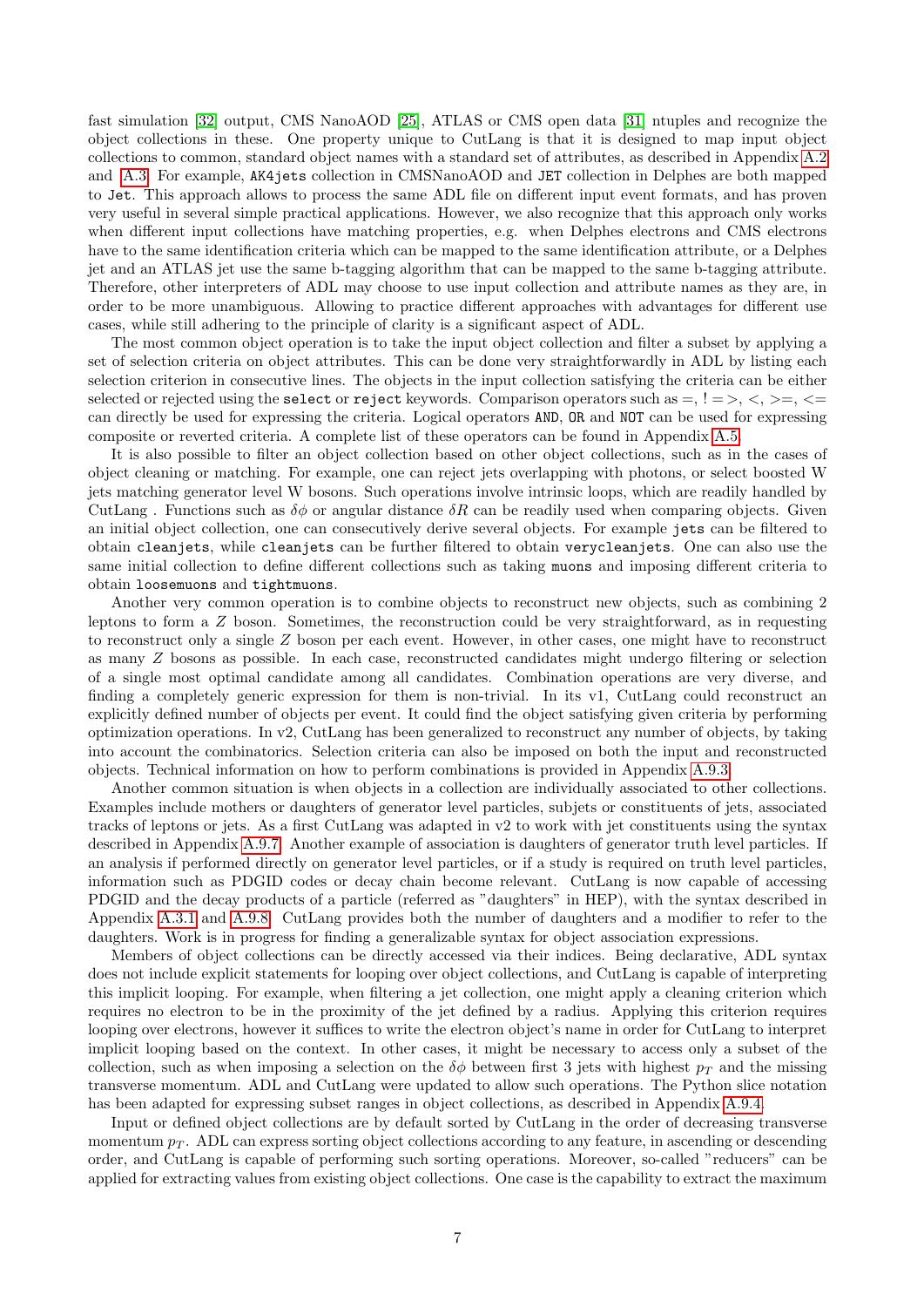or minimum value of a given attribute in an object collection. For example, CutLang can give the maximum  $p_T$  possessed by a jet in a jet collection, or minimum value of isolation possessed by an electron in an electron collection. Another case is the summation operation, where one can sum over the values of a given attribute over the whole collection. The most common use case here is the summation of object  $p_T$ s to obtain event variables such as the hadronic transverse energy  $H_T$ . Sorting and reducers are recent additions to ADL and CutLang and the details on their implementation and usage are given in Appendix [A.9.2,](#page-23-0) [A.9.5,](#page-24-1) [A.9.6](#page-24-2) and in the examples referred to in Section [8.](#page-12-1)

## <span id="page-7-0"></span>4.3 Object or event variables

An object variable is a quantity defined once per object, such as a jet's transverse momentum  $p<sub>T</sub>$  or an electron's relative isolation. An event variable is a quantity defined once per event, such as missing transverse energy  $E_T^{miss}$ , number of electrons selected using the tight criteria,  $p_T$  of the highest  $p_T$  jet, transverse mass calculated using the highest  $p_T$  lepton and  $E_T^{miss}$ . Object and event variables used in object definitions or event categorization in an analysis are not always fully provided in the input event data. These quantities therefore need to be computed during the analysis using the existing inputs. ADL is designed to allow definition of such new variables in two ways. Simple variables that could be described analytically using a single line formula can be expressed within the ADL file using mathematical operations. A classic example would be that of the definition of transverse mass obtained from a visible object, such as a lepton, and the missing transverse energy. To enable writing these simple formulas, CutLang is capable of parsing and processing operators such as +, −, ∗, /,ˆ. CutLang has also incorporated a series of internal functions to express other operations such as abs(), sqrt(), sin(), cos(), tan() and log(). Reducer operators used for reducing collections to a single value, e.g.  $size($ , sum(), min(), max() are also available for computing quantities. For example, the hadronic transverse momentum  $H_T$  can be computed from all jets in an event using the sum() reducer as sum( $pT(jets)$ ).

However, in many cases, variables are defined by complex algorithms non-trivial to express. Examples such as angular separation dR, aplanarity, stransverse mass  $M_{T2}$  [\[28\]](#page-15-16), razor variables [\[33\]](#page-15-21), etc. either cannot be easily written using the available operators or require multiple steps of calculation. Some of these algorithms, like angular separation and razor variables were predefined as internal functions in CutLang , and more, like  $H_T$  and  $M_{T2}$  were added recently. A list of existing variables can be found in Appendix [A.3.](#page-18-0) Other algorithms can be easily incorporated by the user following the recently generalized recipe in Appendix [B.](#page-29-0) Another class of sophisticated variables include quantities defined from numerical functions, such as object or trigger efficiencies used to compute object or event weights, provided in tables or histograms, or discriminators/efficiencies computed via machine learning models. All these variables are incorporated by being defined in independent, self-encapsulated functions outside the ADL file and referring to them within the ADL file. These external user functions should be seen as a natural extension of the language. The ultimate aim is to provide these functions in a well-defined and straightforwardly extendable database.

The expressions for variables, whether they are built directly using the available mathematical operators or indirectly via internal or user functions, can be written openly in the place of usage, e.g. in the line when a selection is applied on the variable. Alternatively, if the variable is used multiple times in an analysis, e.g. in different selection regions, it can be defined once, using the define keyword, which allows to assign an alias name to the variable. Currently, defining aliases using the define keyword is only possible for event variables in CutLang , but not for object variables. In CutLang , the define expressions are uniquely placed at the end of the object blocks and before the beginning of the event selection.

## <span id="page-7-1"></span>4.4 Event categorization

In a typical collider analysis, events are categorized based on different sets of selection criteria applied on event variables into a multitude of signal regions enhancing the presence of the signal of interest, or control or validation regions used for estimating backgrounds. These regions can be derived from each other, and can be correlated or uncorrelated depending on the case. ADL organizes event categorization by defining each selection region in an independent region block  $<sup>1</sup>$  $<sup>1</sup>$  $<sup>1</sup>$  and labels each region with a unique name. The region</sup> blocks mainly consist of a list of selection criteria. As in the case for objects, each criterion is stated in a line starting with a select or a reject keyword, which allows to select or reject the events satisfying the criterion, respectively. Comparison operators, logical operators and ternary operator, syntax for which is described in Appendix [A.5](#page-20-1) are used for expressing the criteria. Another operation that can be performed within the context of event classification is  $\chi^2$  optimization for reconstructed quantities, whose syntax is described in

<span id="page-7-2"></span><sup>&</sup>lt;sup>1</sup>This block was called algo in the original CutLang syntax. Even though algo is still valid in CutLang, we generally refer to the block as region, as the latter is a more domain specific word.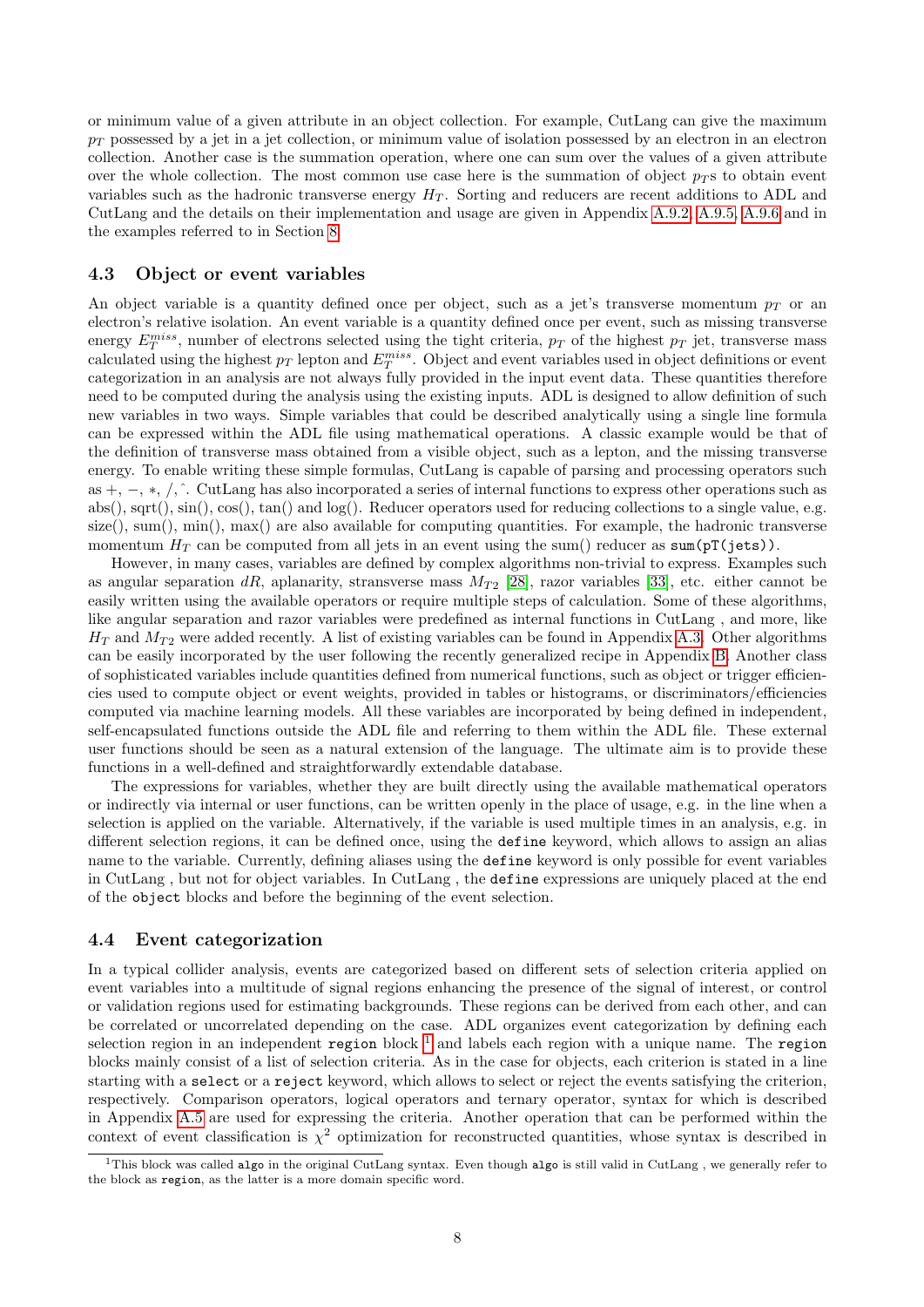Appendix [A.6.](#page-21-2) An example would be finding among several top quark candidates, the candidate with mass closest to the top quark mass, and using the optimal candidate's properties for further selection.

ADL and CutLang allow deriving selection regions from each other, e.g. deriving multiple signal regions from a baseline selection region. This is done by simply referring to the baseline region by name in the new region's block, and not repeating the whole selection every time.

In many analyses, especially those targeting searches for new physics, events in given search regions are partitioned into many bins based on one or more variables, e.g.  $H_T$ ,  $E_T^{miss}$  or some invariant mass. Data counts and background estimates in these bins constitute the result of the analysis. With the increased data, recent LHC analyses, especially inclusive searches for new physics may contain hundreds of bins. Treating each bin as an independent search region and writing a separate block for each would be highly impractical. As an alternative, recently, the capability of binning the events in a given region was added to ADL and CutLang through the bin keyword. Bins in a region, by definition, are to be non-overlapping. The CutLang interpreter and framework operate based on this principle, and skip an event once it is classified into a bin. This property distinguishes bins from regions, as different regions can be overlapping, and a given event is evaluated for all regions, independent of whether it is selected or not by the preceding regions. Bins can be described in two ways: when the binning is done using only a single variable, all bins can be defined in a single line, by specifying the variable name and the bin intervals. When bins are defined based on multiple variables, this way of description can become ambiguous, and a more explicit description, where each bin is defined in one dedicated line can be used. The usage and syntax of the bin keyword is described in Section [A.11.1.](#page-26-3) In case multiple regions would have the same binning (e.g. a signal region and several control regions from which the background is estimated), currently, the binning definitions must be separately specified in each region independently. We are searching for a more practical way of expression which would avoid the repetition, while keeping with the human readability principle.

## <span id="page-8-0"></span>4.5 Event weights

In an analysis, events, especially simulated events are usually weighted in order to match the real data luminosity or to correct for detector effects. CutLang has been recently adapted to incorporate the capability of applying event weights. Event weights can be applied within the region blocks via usage of the weight keyword as described in Appendix [A.10.2.](#page-26-0) A particular event selected by two different regions can receive different weights. Event weights can be either constant numbers or functions of variables. These functions may include analytical or numerical internal or user functions. Weights based on numerical functions, such as efficiencies (e.g. trigger efficiencies) can also be applied from tables written within the ADL file, as described in Appendix [A.8.](#page-22-1) The systematic way for expressing efficiencies in tables and applying them to objects and events was incorporated recently in ADL and CutLang .

## <span id="page-8-1"></span>4.6 Applying efficiencies to objects and events using the hit-and-miss method

As mentioned above, applying efficiencies to events and objects, such as trigger efficiencies or object reconstruction, identification and isolation efficiencies is a common part of many analyses. Section [4.5](#page-8-0) described how to apply the effect of event efficiencies as event weights. There is, however, another approach, which involves emulating the effects of efficiencies. This approach involves randomly accepting events or objects having a certain property, such that the total selected percentage reflects that of the efficiency. For example, if the overall reconstruction and identification efficiency for an electron with  $20 < p_T < 40$  GeV and  $|\eta| < 2.1$ is 60%, a given MC truth electron in that  $p_T$  and  $|\eta|$  range is allowed to pass the selection only with a 0.6 probability. The decision for selection is made by sampling a uniform random number between 0 and 1, and accepting the event or object if the uniform random number is greater than the efficiency value. Usually, the uncertainty on the efficiency is also taken into account when making the pass/fail decision. This is called the hit-and-miss method.

Emulating efficiencies using the hit-and-miss method is regularly used in parametrized fast simulation frameworks. It is also becoming increasingly relevant to incorporate this functionality in the analysis step, especially for the benefit of phenomenological studies targeting interpretation or testing new analysis ideas. These studies generally use events produced by fast simulation or even at truth level instead of real collision data events or MC events produced by full detector simulation as used in experimental analyses. Experimental analyses use complicated object identification criteria, which cannot be implemented by fast simulation. Moreover, it is common to see different analyses working with different identification methods for a given object (e.g. cut-based identification versus multivariate analysis-based identification for electrons), as different methods may perform better for different physics cases. Consequently, working with different phenomenology analyses each using different identification criteria requires implementing all these criteria in the simulation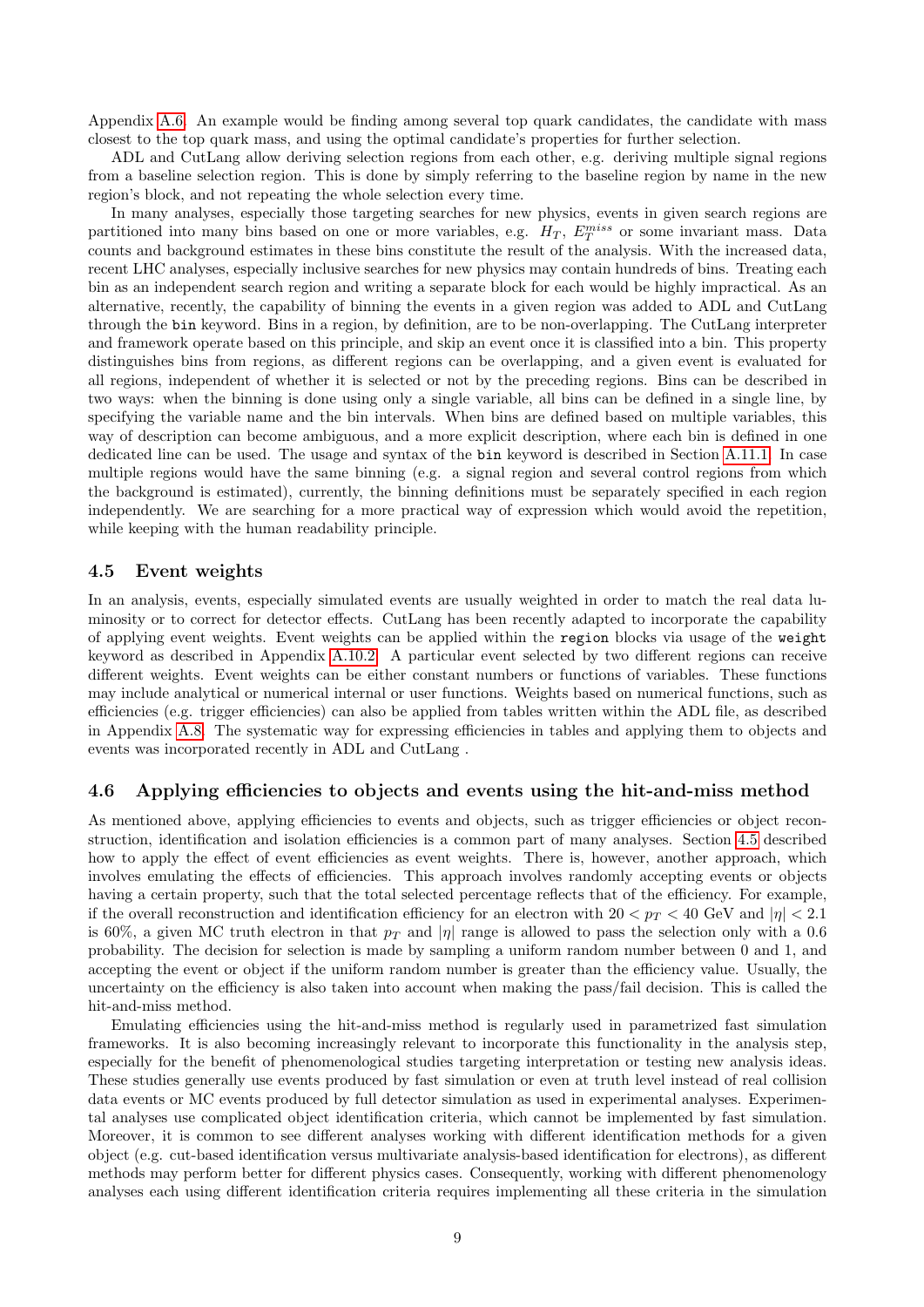step, which is highly impractical. Therefore, it is helpful for the infrastructure handling the analysis step to have the capability to emulate using efficiencies.

Emulating efficiencies with uncertainties was recently incorporated in CutLang . The hit-and-miss method is applied via the internal function applyHM. In the current implementation, the efficiency values and errors versus object properties are input via table blocks in the ADL file. This will be generalized to reading efficiencies from other formats, e.g. input histograms or numerical external functions in the near future.

The applyHM function uses a uniform distribution to decide if the central value was hit (below the value) or missed (above the value), the central value itself is recalculated in case the table contains errors. The new value is recalculated each time based on a double Gaussian function with positive and negative widths which are the errors of the associated bin in the efficiency table:

$$
dg(x) \equiv \sqrt{\frac{2}{\pi * \epsilon_u * \epsilon_d}} * \left[ e^{-\frac{(x-\mu)^2}{2} \times \theta(\mu) + e^{-\frac{(x-\mu)^2}{2} \cdot \epsilon_u^2}} \right]
$$
(1)

where  $\mu$  is the central value of the relevant bin from efficiency table,  $\epsilon_u$  and  $\epsilon_d$  are the errors in the same bin and finally  $\theta$  is the unit step function. The applyHM function can both be used in the object blocks for defining derived object collections. It can also be used in the region blocks to apply efficiencies on a particular object, e.g. to check whether the jet with the highest  $p<sub>T</sub>$  is a b-tagged jet or not. Syntax for the applyHM function can be found in Appendix [A.9.9.](#page-25-2)

## <span id="page-9-0"></span>4.7 Histogramming

As described in the introduction, the main scope of ADL is the description of the physics content and algorithmic flow of an analysis. The language content presented up to this point serves this purpose. However further auxiliary functionalities are required for practicality while running the analysis on events. One such functionality is histogramming. Since the start of its design, CutLang has been capable of filling one-dimensional histograms of event variables. Recently, the capability of drawing two-dimensional histograms has been added. The syntax for histogramming can be found in Appendix [A.11.3.](#page-27-0) Histogramming is currently only available for event variables. It will be added for object properties in the near future.

## <span id="page-9-1"></span>4.8 Alternatives vocabulary and syntax

The main priority of the ongoing developments is to establish the principles of ADL as a language. Here, we refer to a language as a set of instructions to implement algorithms that produce various kinds of output through abstractions for defining and manipulating data structures or controlling the flow of execution. It is however important to distinguish that a language can be expressed using alternative vocabulary or syntax. Here, vocabulary is the words with a particular meaning in the language, such as block or keyword names, and syntax is the set of rules that defines the combinations of symbols that are considered to be a correctly structured expression of the language. Our experience on the way from CutLang v1 and LHADA to ADL showed that there might not always be a single best syntax for expressing a given content. Alternative syntax options may be more favorable in different use cases, due to practicality or simply due to different tastes of the users. Recognizing this, we recently opted to host multiple syntactic alternatives in ADL and CutLang for several cases. The most obvious case is the syntax for expression of object attributes, as described in Appendix [A.2.](#page-17-2) It should be noted that these alternatives can only exist for simple, localized syntactic expressions but not for the overall content and structure of the language. A more minor example is the name for the event classification block keyword, i.e. both region and algo are valid. Another is in the expression of specifying the input object collection in an object block, where either take keyword, using keyword or a colon ":" are valid. CutLang was recently updated to be able to parse and interpret different alternatives in such cases. We believe such flexibility will allow users to find the best ways to express their ideas and moreover will help CutLang to grow its overall user base.

## <span id="page-9-2"></span>5 Analysis output

CutLang as an analysis framework is designed to output information and data that would be used for further analysis. The main output obtained after running an analysis in CutLang is provided in a ROOT file. The file, first of all, includes a copy of the ADL file content in order to document the provenance of the analysis. It also includes histograms with all the event counts and uncertainties obtained from the analysis and all histograms defined by the user. CutLang is also capable of skimming and saving events using the auxiliary save keyword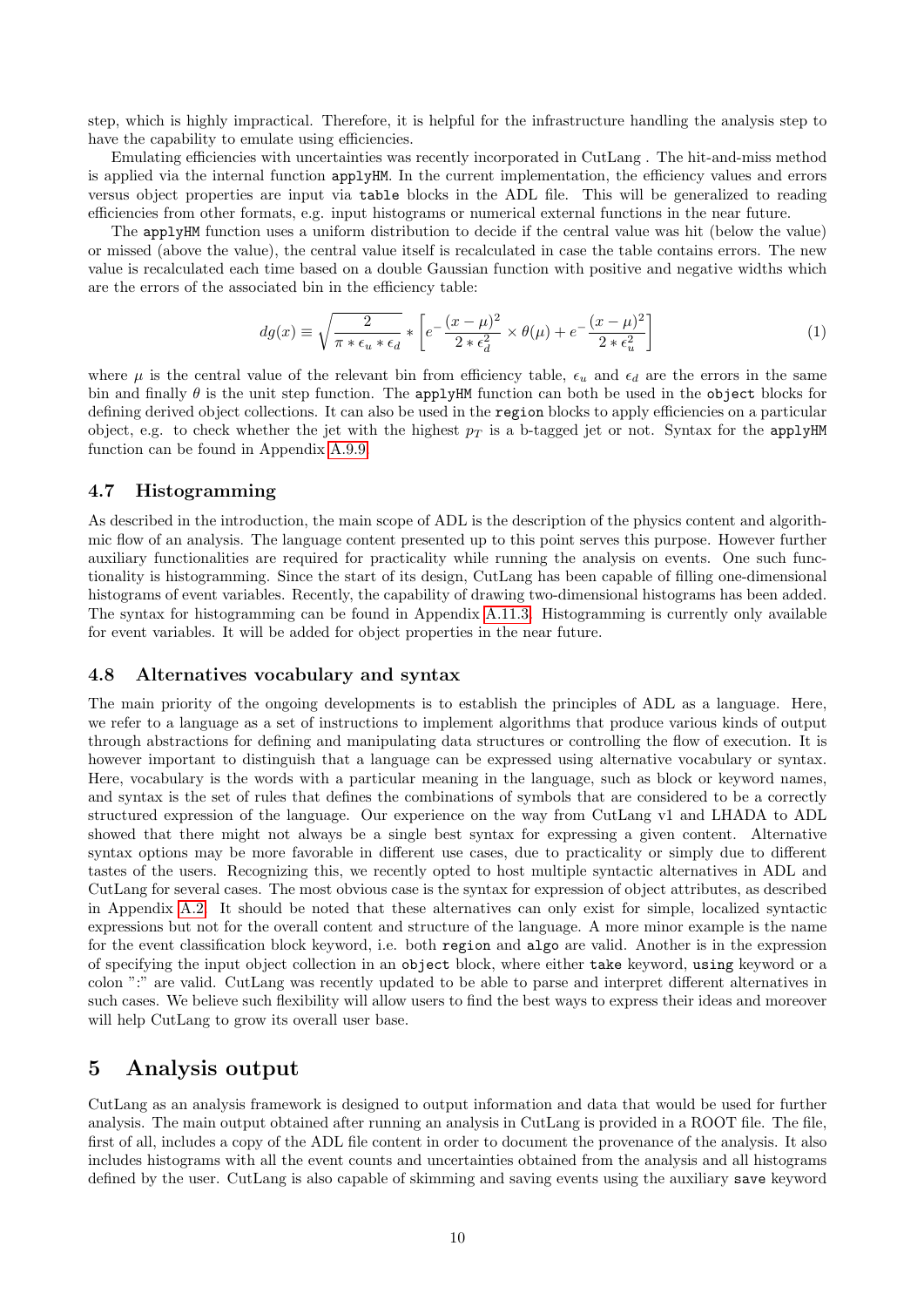in its internal format LVL0, as described in Appendix [A.10.3.](#page-26-1) In case event saving is specified in the ADL file, the ROOT file also stores the saved events.

The output ROOT file includes a directory for each event categorization region, i.e. each region block. These directories contain all user-defined histograms specified in the ADL file. The prototype version of CutLang also had a basic cutflow histogram listing the number of events surviving each step of the selection in the given region. The cutflows, including the statistical errors on counts are also given as text output. In the current version, the cutflow histograms are improved to include the selection criteria as bin labels. Moreover, in case binning is used in a region, a bincounts histogram is also added, where each histogram bin shows the event counts and errors in each selection bin, and the histogram bin labels show the bin definition. The cutflow and bincounts histograms can be directly used in the subsequent statistical analysis of the results. A screenshot of a simple example output can be seen in Figure [4](#page-28-0) in Appendix [A.11.3.](#page-27-0)

## <span id="page-10-0"></span>5.1 Incorporation of existing counts

In some cases, event counts and uncertainties from external sources are needed to be systematically accessible in order to be processed together with the counts and uncertainties obtained from running the analysis via CutLang . One example is phenomenological interpretation studies, where the analysis is only run through signal samples, while the experimental results, consisting of data counts and background estimates are usually taken from the experimental publication. Having the data counts and background estimates directly available in a format compatible with the signal counts is necessary for subsequent statistical analysis. Moreover, for this particular case, it is also highly desirable to have this information documented directly within the ADL file. Another example is validation studies, when either multiple teams in an experimental group are synchronizing their cutflows, or a reimplemented analysis for a phenomenological interpretation study is validated against a cutflow provided by the original experimental publication. Similarly, having the validation counts and uncertainties in the same format would make comparison very practical.

Recently, a syntax was developed in ADL for systematically storing external counts and uncertainties within the ADL file. The physics process for which the information is given, and the format of the information is provided within the countsformat block using the process keyword, while the values are given in the relevant region blocks right after the definition of the relevant selection criteria using the counts keywords. The syntax is detailed in Appendix [A.11.2.](#page-26-4) When an ADL file including external counts and errors is run with CutLang , the counts and errors are converted into cutflow and bincounts histograms with a similar format to those hosting the CutLang output. The histogram and are placed under the relevant region directories, and physics process is included in the histogram names.

## <span id="page-10-1"></span>6 Performance and Multi-threaded runs

The CutLang run-time interpreter is eventually aimed for use in the analysis of very large amounts of experimental data. Therefore its speed and performance needs to be close to those of analyses tools based on GPLs. It is expected that the process of run-time interpretation would decrease the performance due to additional tasks including lexical analysis, tokenization, etc. Yet, at its current state, CutLang 's speed is only partially less than that of a C++ analyzer. For a numerical test, a sufficiently complicated supersymmetry search analysis [\[34,](#page-15-22) [35\]](#page-15-23) involving multiple objects, 12 event categorization regions and several variable calculations based on external functions was run both with CutLang and the C++-based ADL transpiler adl2tnm using up to 1M supersymmetry signal events with the CMS NanoAOD format. The speed comparison for running in a Mac OS setup is shown in Figure [2.](#page-11-0) Overall, CutLang is about 20% slower compared to the same analysis performed using a pure C++ code.

CutLang has been also recently enhanced with the capability of multi-threaded execution of an analysis to optimally utilize the available resources and therefore get faster results. Adding -j n to the command to start the analysis execution enables using n number of cores, e.g. as

### ./CLA.sh [inputrootfile] [inputeventformat] -i [adlfilename] -j 2

for 2 cores. The requirement for n is to be an integer between 0 and the total number of cores on the processor, where the case of  $-j$  0 is used to select one less than the total number of cores to maximize performance for demanding analyses while leaving the operating system necessary part of the resources.

Figure [3](#page-11-1) shows the run time dependence on multi-threading. The mean and standard deviation of these results are further given in Table [2.](#page-12-2) The computer used during the test has  $Intel(R) Core(TM)$  i5-8300H with 4 cores, 8 threads and runs Ubuntu 18.04.4 LTS. The number of events analyzed was limited to 3 million due to memory restrictions in the current ROOT implementation. Although this is not the only possible way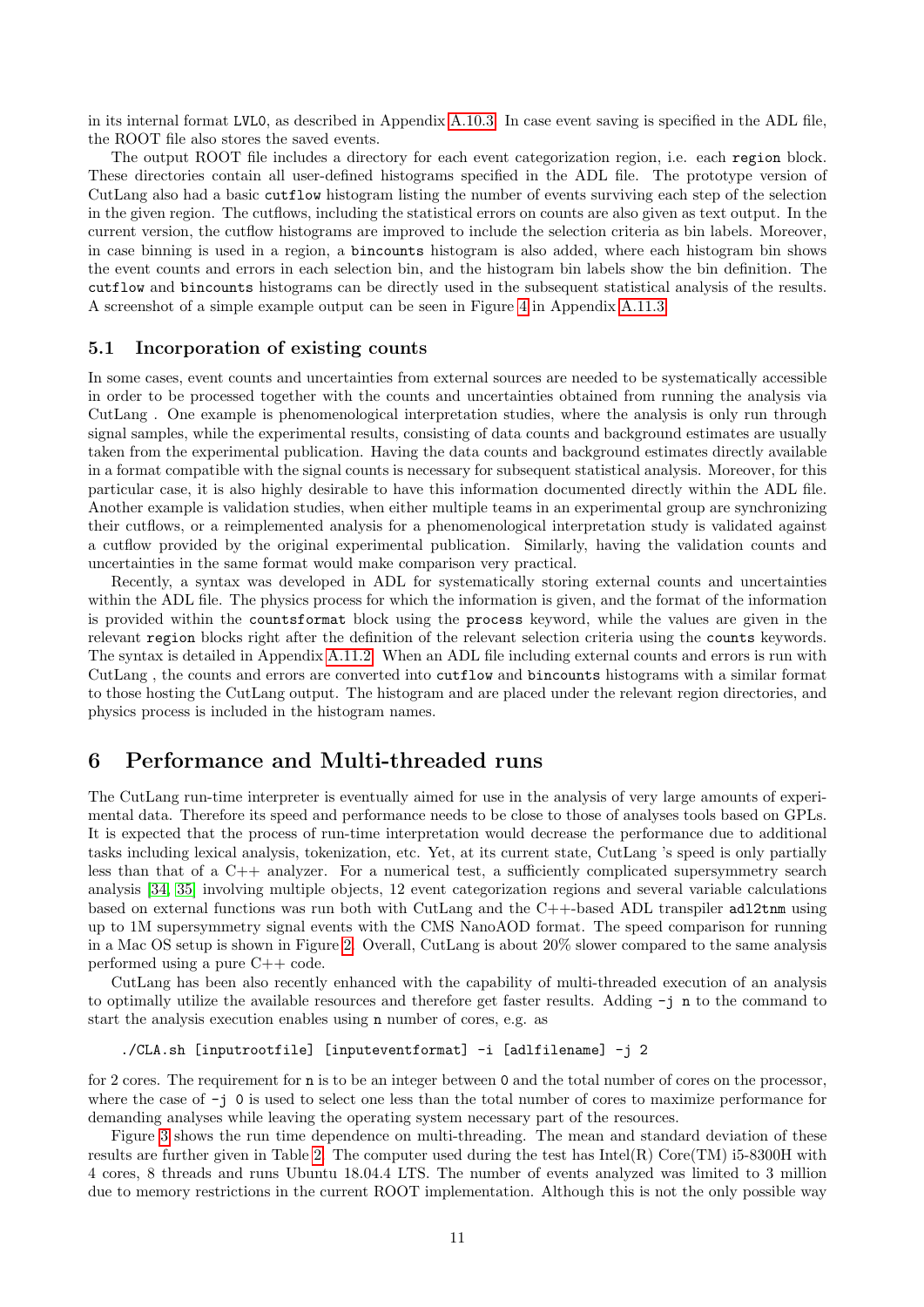

<span id="page-11-0"></span>Figure 2: Speed comparison of CutLang versus the C++ ADL transpiler adl2tnm on a CMS supersymmetry analysis [\[34,](#page-15-22) [35\]](#page-15-23) using up to 1M supersymmetry signal events with the CMS NanoAOD format in a Mac OS setup.

to collect results, it was convenient enough for a first implementation. It is surely possible to improve this implementation when the need arises by saving data on disk to free memory while continuing to run.



<span id="page-11-1"></span>Figure 3: Events processed per second when analysis is divided into 1, 2, 4, 6 and 8 threads for varying number of events. Error bars are multiplied by 10 to make them visible.

As can be seen from the results, total event processing rate increases linearly as the number of cores increase up to 4. Due to the processor having only 4 physical cores with 2 logical cores each, the runs that use more than 4 threads showed minimal improvement. Simultaneous processing efficiency, resource demand of background processes and recombination of results that are obtained in parallel also contribute to the decline in the multi-threaded run performance.

In a different performance test, run times for 1,2,4 and 8 threaded analyses for varying numbers of events are given in Table [3.](#page-12-3) To simplify, a normalized version of Table [3](#page-12-3) is also provided in Table [4,](#page-12-4) where the run time of an analysis that used a single core is taken to be the norm. Looking at these tables, it can be seen that, as the analyses get more complex, higher levels of multi-threading performance gets increasingly better.

A simple analysis task uses time mainly on reading data from disk and performing memory transfers. One should note that having a multicore system does not make an extra contribution in this scenario as there is only one disk. If the analysis becomes more complicated, the impact of read and copy operations gets reduced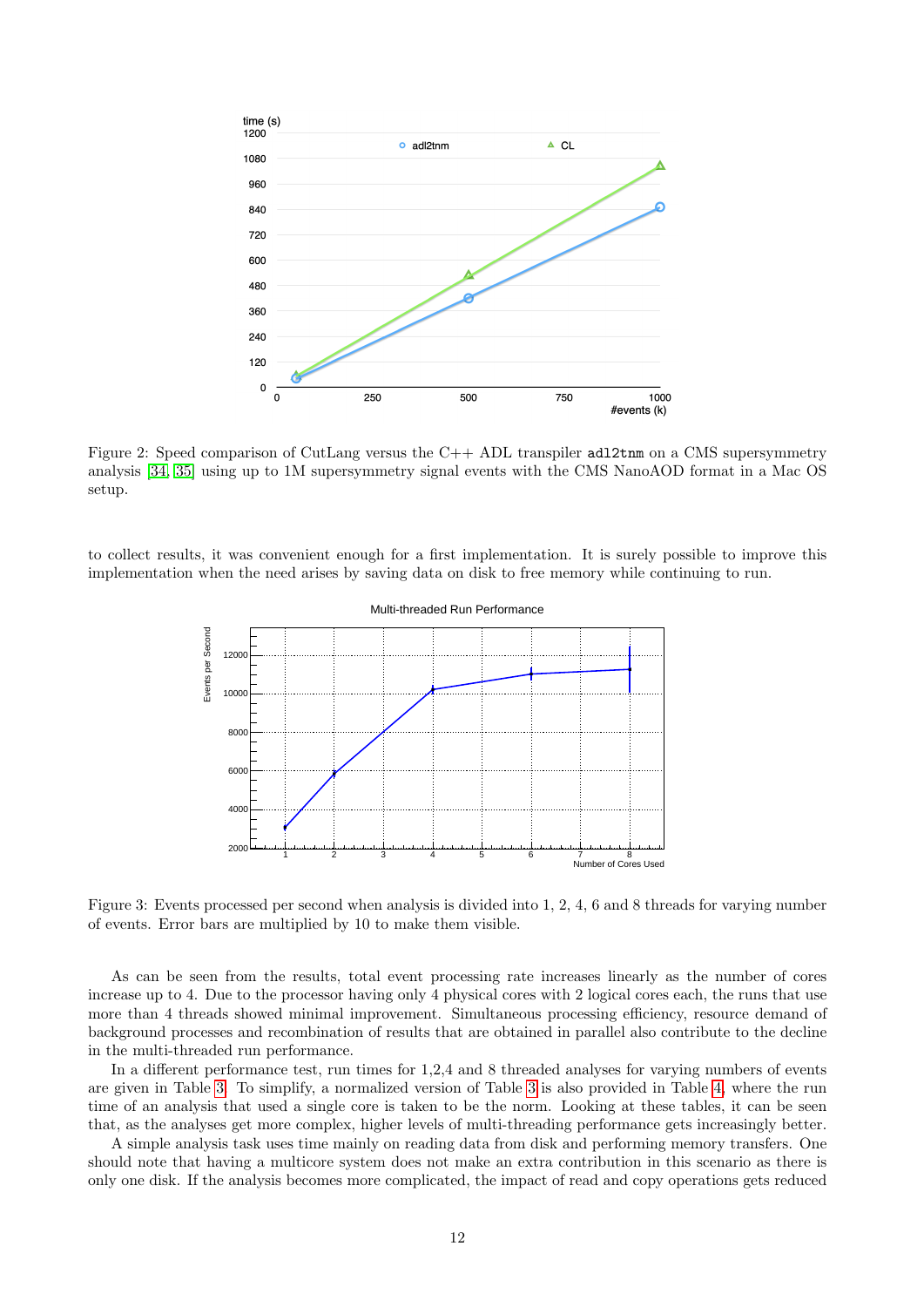| Threads | Mean no. of Events/sec | Std.Dev. |
|---------|------------------------|----------|
|         | 3063.4                 | 14.5     |
| 2       | 5853.5                 | 18.5     |
|         | 10223.3                | 22.3     |
|         | 11028.0                | 29.6     |
|         | 11272.0                | 119.6    |

<span id="page-12-2"></span>Table 2: Data points given in Figure [3.](#page-11-1)

and CPU-intensive calculations start taking more time. Therefore in a CPU-intensive complex analysis, the benefit of having multiple cores becomes more pronounced.

| Tuble of Turketon of Fair entrop with changing hannot of throwas. |                     |                                |         |         |         |
|-------------------------------------------------------------------|---------------------|--------------------------------|---------|---------|---------|
|                                                                   |                     | Process Time For Core Used [s] |         |         |         |
|                                                                   |                     |                                |         |         |         |
|                                                                   | 10 <sup>4</sup>     | 3.081                          | 3.041   | 3.124   | 4.600   |
|                                                                   | 10 <sup>5</sup>     | 21.085                         | 12.062  | 8.316   | 9.630   |
| Processed Events                                                  | $10^{6}$            | 306.064                        | 155.195 | 91.201  | 97.968  |
|                                                                   | $2.5 \times 10^{6}$ | 776.133                        | 402.723 | 227.817 | 209.623 |
|                                                                   | $4.5 \times 10^{6}$ | 1409.416                       | 722.901 | 416.964 | 374.946 |

<span id="page-12-3"></span>Table 3: Variation of run times with changing number of threads.

<span id="page-12-4"></span>Table 4: Runtimes as percentages of single core runtime.

|                  |                     | Normalized Process Time |      |      |      |  |
|------------------|---------------------|-------------------------|------|------|------|--|
|                  |                     |                         |      |      |      |  |
|                  | $10^4\,$            | 100                     | 98.7 | 101  | 149  |  |
|                  | $10^{\rm \circ}$    | 100                     | 57.2 | 38.6 | 45.7 |  |
| Processed Events | $10^{6}$            | 100                     | 50.7 | 29.8 | 32.0 |  |
|                  | $2.5 \times 10^{6}$ | 100                     | 51.9 | 29.4 | 27.0 |  |
|                  | $4.5 \times 10^{6}$ | 100                     | 51.3 | 29.6 | 26.6 |  |

# <span id="page-12-0"></span>7 Code maintenance and continuous integration

The CutLang source code is public and resides in the popular software development platform GitHub [\[36\]](#page-16-0):

<https://github.com/unelg/CutLang>

CutLang uses GitHub functionalities for parallel code development across multiple developers. This development platform, apart from a wiki page for documentation and possibility for error reporting, also offers a continuous integration setup which includes a series of tasks that could be initiated at a specific time or by a trigger such as a commit to the main branch. The continuous integration setup was recently incorporated to automatically validate the code. The setup compiles the CutLang source code from scratch, and runs the resulting executable over a set of example ADL files from the package on a multitude of input data files and formats. By comparing the output from the examples to a reference output from earlier runs that were successfully executed and validated, any coding errors could be automatically detected and reported by email. The total compilation and execution time is greatly reduced by using a pre-compiled version of ROOT and by pre-installing the necessary event files onto a Docker [\[37\]](#page-16-1) image integrated to a recent Linux (Ubuntu) virtual computer made available by the development platform.

## <span id="page-12-1"></span>8 Analysis examples

ADL and CutLang are continuously being used for implementing a diverse set of LHC analyses and running these on events. The analyses implemented are being collected in the following GitHub repository [\[38\]](#page-16-2):

<https://github.com/ADL4HEP/ADLLHCanalyses>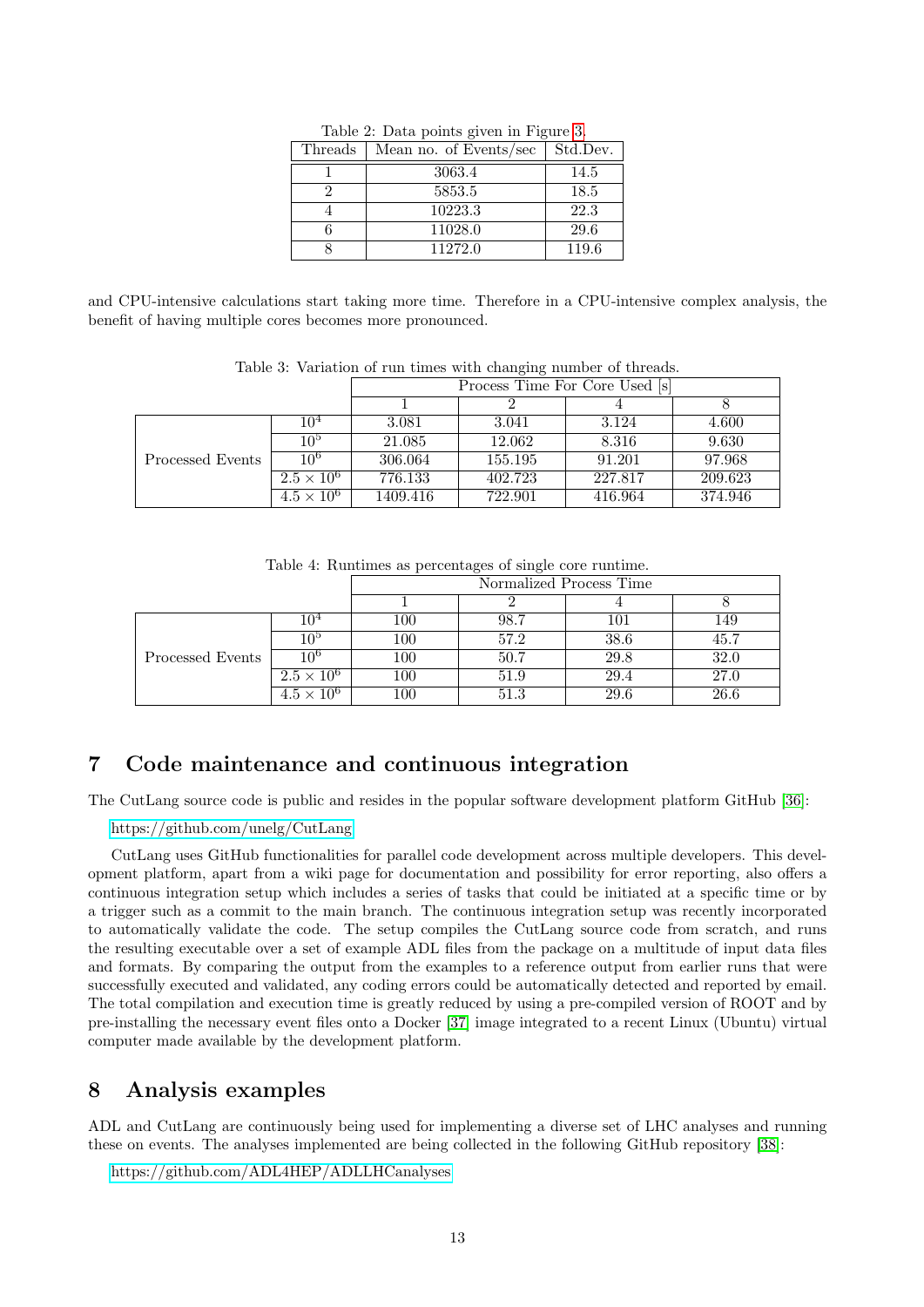The main focus so far has been to implement analyses designed for new physics searches, in particular supersymmetry searches. These supersymmetry analyses are intended to be directly used to create model efficiency maps to be used by the reinterpretation framework SModelS [\[39,](#page-16-3) [40,](#page-16-4) [41\]](#page-16-5). The results obtained by running some of the implemented analyses have also been validated within dedicated exercises performed during the Les Houches PhysTeV workshops, in comparison to other analysis frameworks [\[12\]](#page-15-0). The available analysis spectrum is currently being extended to cover Higgs and other SM analyses. Furthermore, studies are ongoing to improve the functionalities of ADL and CutLang for use in searches or interpretation studies with long-lived particles, which involve highly non-conventional objects and signatures. More recently, analyses examples for CMS Open Data [\[31\]](#page-15-19) and a sensitivity study case for High Luminosity LHC and the Future Circular Collider were also added [\[42\]](#page-16-6). In addition, ADL and CutLang were used as main tools in an analysis school which took place in Istanbul in February 2020 for undergraduate students, and several analyses were implemented by the participating students [\[43\]](#page-16-7). ADL and CutLang were also used to prepare hands-on exercises for data analysis at the 26th Vietnam School of Physics (VSOP) in December 2020 [\[44\]](#page-16-8). The VSOP exercises involving running CutLang and further analysis of resulting histograms with ROOT were also adapted for direct use via Jupyter notebooks, and are documented in detail in [\[45\]](#page-16-9). The experience in both schools justified ADL and CutLang as highly intuitive tools for introducing high energy physics data analysis to undergraduate and masters students with nearly no experience in analysis.

Implementing analyses with a variety of physics content led to incorporating a wider range of object and selection operations and helped to make the ADL syntax more generic and inclusive. Syntax for generalizing object combinations, numerical efficiency applications, hit-and-miss method, bins and counts and many others were introduced as a result of these studies. Consequently, the scope and functionality of CutLang interpreter and framework was also enhanced. Many internal and external functions were added to CutLang to address direct requirements of the various implemented analyses. Running different analyses on events also allowed to thoroughly test the capacity of CutLang in performing complete, realistic analysis tasks.

## <span id="page-13-0"></span>9 Conclusions

We presented the recent developments in CutLang , leading towards a more complete analysis description language and a more robust runtime interpreter. The original syntax of the earlier CutLang prototype version and its event processing methods have been modified after a multitude of discussions with other scientists in the field interested in decoupling the physics analysis algorithms from the computational details and after implementing many HEP analyses. Modifications include significant enhancement of object definition and event classification expressions, addition of more functions for calculating event variables, incorporation of tables for applying efficiencies, adaptation of a system for including external counts, and more. Although these modifications broke the strict backward compatibility of the earlier version of the language, we believe they should be considered as improvements as they certainly will lead to a cleaner, more robust and a widely accepted analysis description language. The improved syntax processing relies on formal lexical and grammar definition tools widely available in all Unix-like operating systems.

One direct result of the syntax modifications originating from community-wide discussions is that, in the presented version there are more than a single way of expressing the same idea in CutLang . We believe this is a desirable property: after all, in human languages (that we try to imitate) as well, the same idea can be expressed in multiple ways. To give an example to reject events with a property smaller than a certain threshold amounts to accepting events greater than the same threshold. Such a property should not be considered as a source of potential confusion and error, but as a fertility of the language.

CutLang still follows the approach of runtime interpretation. We strongly believe that direct interpretation of the human readable commands and algorithms, although slower in execution as compared to a compiled binary, leads to faster and less error-prone algorithm development. The possible event processing speed issues can be cured by parallel processing of independent events and regions. The interpreted and human readable nature of CutLang and ADL have a potential area of growth and development: with the advance of machine learning hardware and software tools, the dream of being able to perform an LHC-type analysis just by talking to the computer in one's native tongue might not be too far-fetched.

The advances described in this paper brought ADL and CutLang to a state where they can handle many standard analysis expressions and operations and have developed the earlier prototype into a practically usable infrastructure. CutLang at its current stage can directly perform phenomenological studies and some simple experimental studies. However there are still some limitations to address in the language and the interpreter. In the near future, ADL syntax will be further expanded by inclusion of a generic way to describe arbitrary combinations of objects to form new ones, the capability of adding new object attributes and defining object associations, lower level objects or non-standard objects such as long-lived particles. One major addition would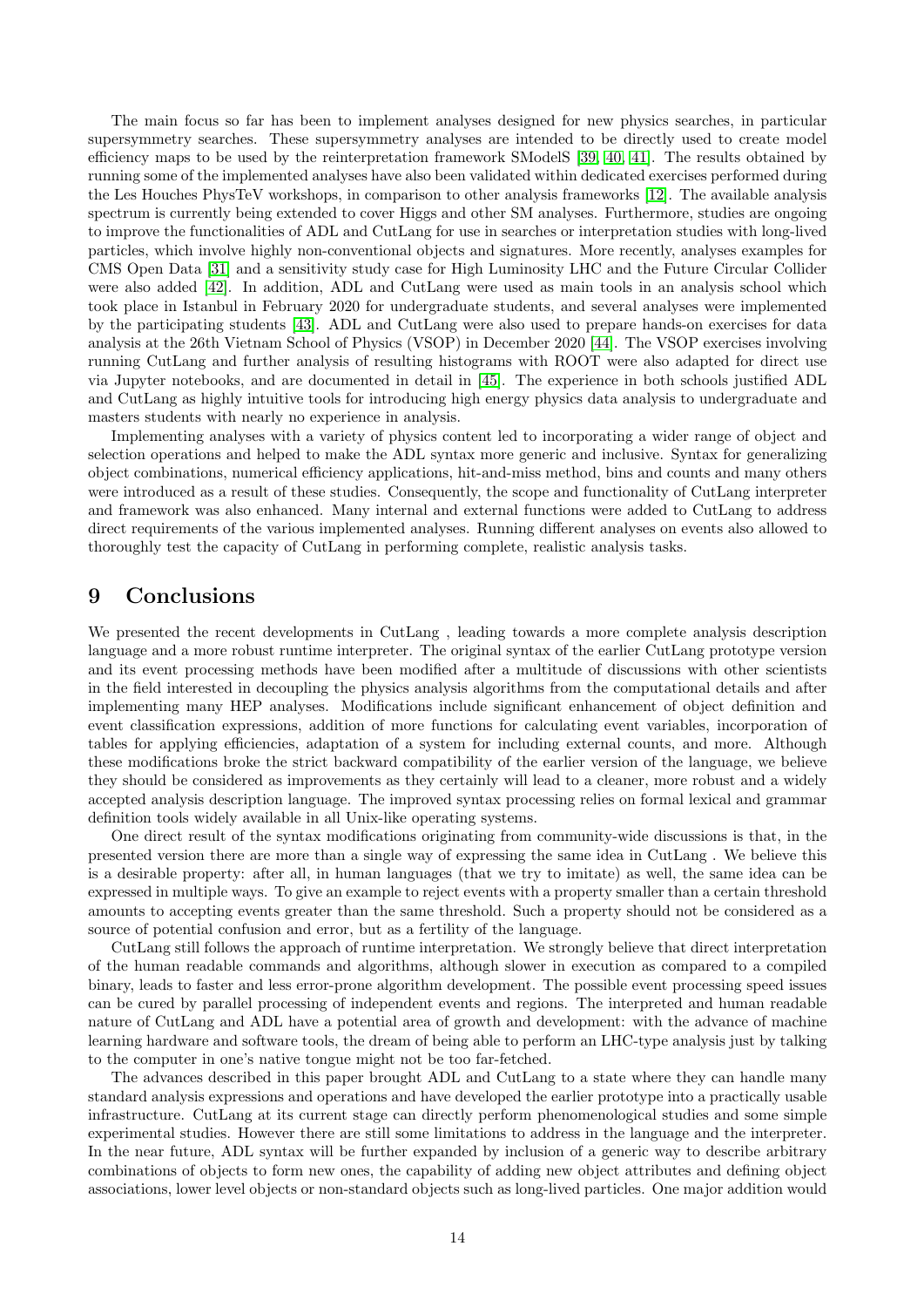be the capability to express and handle variations due to systematic uncertainties. Moreover, the interpreter would benefit from further automatizing the incorporation of new input data types or external functions, which currently require manual intervention from the users. Enabling an automated syntax verification and providing explicit guidance for possible syntax errors would further facilitate the analysis process. Plans are underway to improve the design of the CutLang infrastructure in the near future based on current best practices in compiler construction to accommodate all these features and arrive at a more robust, yet flexible and user-friendly analysis ecosystem. With the growing data, our field will undoubtedly continue conceiving new analysis concepts and methods which may not be immediately applicable in ADL and CutLang . The current developer team is dedicated to following and implementing these features. Yet, we foresee that the planned improvements in the fundamental design of ADL and CutLang will lead the progress towards the ultimate goal of analysis automation.

Finally, as any language, CutLang /ADL grows with the people that use it to solve new problems. With every analysis requiring a new functionality, the list of already-solved problems grows. We hope that, such an internal library together with the script assisted addition of external user functions will allow the analysts of the future to spend less time on previously solved problems and to focus their energy in innovating solutions to the analysis problems of the post LHC era colliders.

## Acknowledgements

We thank Harrison B. Prosper for useful discussions on the language content and help with validation of analysis results. We also thank the SModelS team for a collaboration that is helping to gradually improve CutLang. SS is supported by the National Research Foundation of Korea (NRF), funded by the Ministry of Science & ICT under contracts 2021R1I1A3048138 and NRF-2008-00460.

## References

- <span id="page-14-0"></span>[1] M. Drees, H. K. Dreiner, J. S. Kim, D. Schmeier, and J. Tattersall, CheckMATE: Confronting your favourite new physics model with LHC data, Computer Physics Communications 187 (2015) 227 – 265.
- <span id="page-14-1"></span>[2] J. S. Kim, D. Schmeier, J. Tattersall, and K. Rolbiecki, A framework to create customised lhc analyses within CheckMATE, Computer Physics Communications  $196$  (2015) 535 – 562.
- <span id="page-14-2"></span>[3] J. Tattersall, D. Dercks, et al., *CheckMATE: Checkmating new physics at the LHC*, in *Proceedings of the* 38th International Conference on High Energy Physics (ICHEP2016). 3-10 August 2016. Chicago (2016) 120.
- <span id="page-14-3"></span>[4] E. Conte, B. Fuks, and G. Serret, MadAnalysis 5, a user-friendly framework for collider phenomenology, Computer Physics Communications 184 (2013) 222 – 256.
- <span id="page-14-4"></span>[5] E. Conte and B. Fuks, MadAnalysis 5: status and new developments, Journal of Physics: Conference Series 523 (2014) 012032.
- <span id="page-14-5"></span>[6] B. Waugh, H. Jung, et al., HZTool and Rivet: Toolkit and Framework for the Comparison of Simulated Final States and Data at Colliders, in 15th International Conference on Computing in High Energy and Nuclear Physics (2006) [[hep-ph/0605034](http://arxiv.org/abs/hep-ph/0605034)].
- <span id="page-14-6"></span>[7] A. Buckley, J. Butterworth, et al., Rivet user manual, Computer Physics Communications 184 (2013) 2803 – 2819.
- <span id="page-14-7"></span>[8] "SciPy: Scientific Computing Tools for Python."
- <span id="page-14-8"></span>[9] L. Gray et al., "Coffea: Columnar object framework for effective analysis." <https://zenodo.org/record/4660697>.
- <span id="page-14-9"></span>[10] G. Brooijmans et al., Les Houches 2015: Physics at TeV colliders - new physics working group report, in 9th Les Houches Workshop on Physics at TeV Colliders (PhysTeV 2015) Les Houches, France, June 1-19, 2015 (2016) [[arXiv:1605.02684](http://arxiv.org/abs/1605.02684)].
- <span id="page-14-10"></span>[11] G. Brooijmans et al., Les Houches 2017: Physics at TeV Colliders New Physics Working Group Report, (2018) [[arXiv:1803.10379](http://arxiv.org/abs/1803.10379)].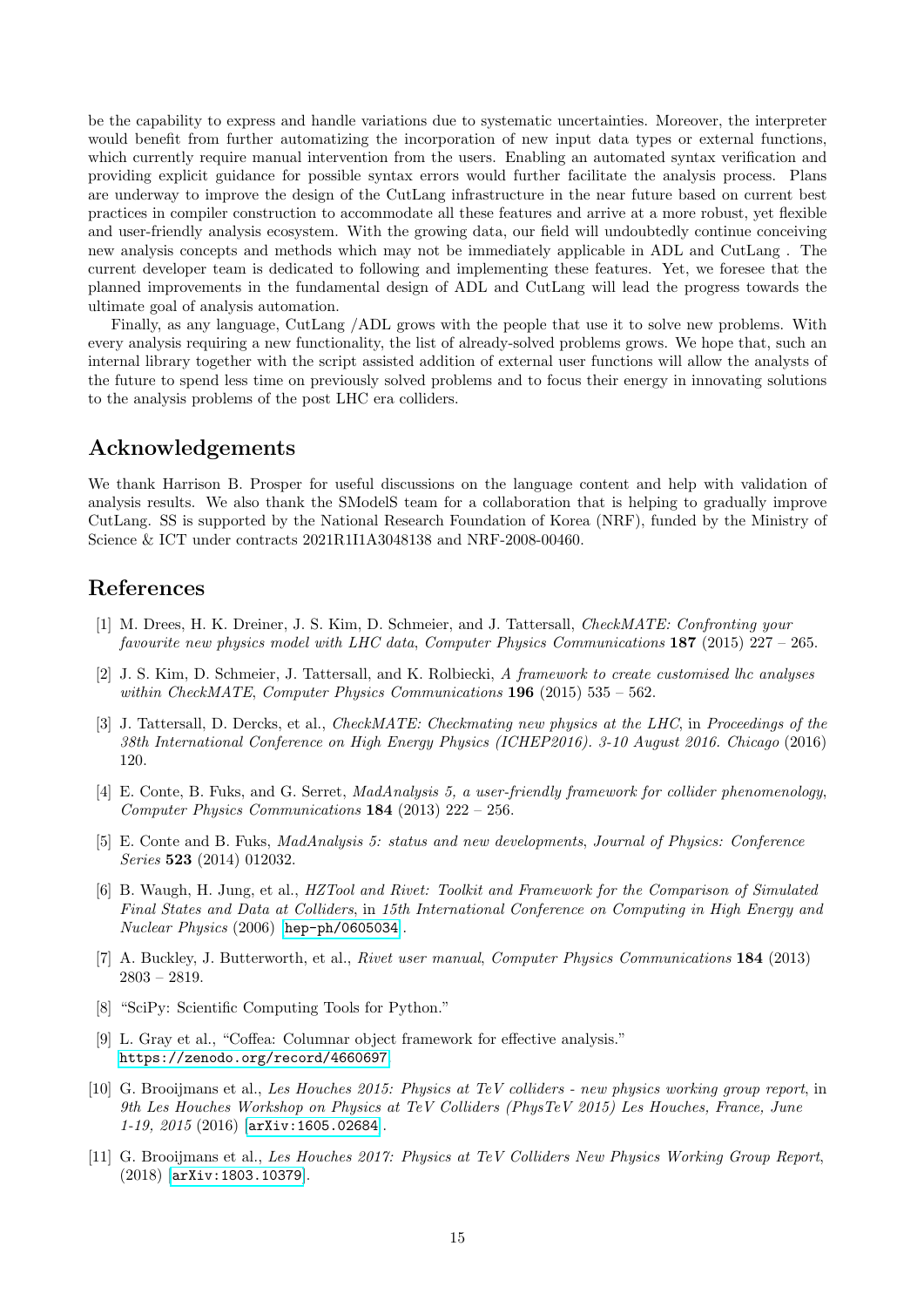- <span id="page-15-0"></span>[12] G. Brooijmans et al., Les Houches 2019 Physics at TeV Colliders: New Physics Working Group Report, in 11th Les Houches Workshop on Physics at TeV Colliders: PhysTeV Les Houches (2020) [[arXiv:2002.12220](http://arxiv.org/abs/2002.12220)].
- <span id="page-15-1"></span>[13] S. Sekmen and G. Unel, CutLang: A Particle Physics Analysis Description Language and Runtime Interpreter, Comput. Phys. Commun. 233 (2018) 215–236, [[arXiv:1801.05727](http://arxiv.org/abs/1801.05727)].
- <span id="page-15-2"></span>[14] G. Unel, S. Sekmen, and A. M. Toon, *CutLang: a cut-based HEP analysis description language and* runtime interpreter, in 19th International Workshop on Advanced Computing and Analysis Techniques in Physics Research: Empowering the revolution: Bringing Machine Learning to High Performance Computing (ACAT 2019) Saas-Fee, Switzerland, March 11-15, 2019 (2019) [[arXiv:1909.10621](http://arxiv.org/abs/1909.10621)].
- <span id="page-15-3"></span>[15] H. B. Prosper, S. Sekmen and G. Unel, "ADL Web Portal." <cern.ch/adl>.
- <span id="page-15-4"></span>[16] W. Gordon, "LINQtoROOT." <https://github.com/gordonwatts/LINQtoROOT>.
- <span id="page-15-5"></span>[17] J. Pivarski, "femtocode." <https://github.com/diana-hep/femtocode>.
- <span id="page-15-6"></span>[18] G. T. Watts, "hep tables and dataframe expressions." [https://gordonwatts.github.io/hep\\_tables\\_docs/intro](https://gordonwatts.github.io/hep_tables_docs/intro).
- <span id="page-15-7"></span>[19] J. Pivarski, "PartiQL." <https://github.com/jpivarski/PartiQL>.
- <span id="page-15-8"></span>[20] L. Gray, "AwkwardQL." <https://github.com/lgray/AwkwardQL>.
- <span id="page-15-9"></span>[21] B. Krikler, "FAST." <https://fast-carpenter.readthedocs.io/en/latest/>.
- <span id="page-15-10"></span>[22] R. Brun and F. Rademakers, ROOT An object oriented data analysis framework, Nuclear Instruments and Methods in Physics Research Section A: Accelerators, Spectrometers, Detectors and Associated Equipment 389 (1997) 81 – 86. New Computing Techniques in Physics Research V.
- <span id="page-15-11"></span>[23] D. Piparo, P. Canal, et al., RDataFrame: Easy parallel ROOT analysis at 100 threads, EPJ Web Conf. 214 (2019) 06029. 8 p.
- <span id="page-15-12"></span>[24] A. Rizzi, "NAIL." <https://indico.cern.ch/event/769263/timetable/#25-nail-a-prototype-analysis-l>.
- <span id="page-15-13"></span>[25] Rizzi, Andrea, The Evolution of Analysis Models for HL-LHC, EPJ Web Conf. 245 (2020) 11001.
- <span id="page-15-14"></span>[26] "Workshop: Analysis Description Languages for the LHC, 6-8 May 2019, Fermilab LHC Physics Center ." <https://indico.cern.ch/event/769263/>.
- <span id="page-15-15"></span>[27] S. Sekmen, P. Gras, et al., Analysis Description Languages for the LHC, PoS LHCP2020 (2020) 065, [[arXiv:2011.01950](http://arxiv.org/abs/2011.01950)].
- <span id="page-15-16"></span>[28] A. Barr, C. Lester, and P. Stephens,  $m(T2)$ : The Truth behind the glamour, J. Phys. G 29 (2003) 2343–2363, [[hep-ph/0304226](http://arxiv.org/abs/hep-ph/0304226)].
- <span id="page-15-17"></span>[29] R. Brun and F. Rademakers, ROOT - An Object Oriented Data Analysis Framework, Nucl. Inst. and Meth. in Phys. Res. A (1997) 81–86.
- <span id="page-15-18"></span>[30] "Lex and Yacc page." <http://dinosaur.compilertools.net>.
- <span id="page-15-19"></span>[31] "CERN Open Data Portal." <http://opendata.cern.ch>.
- <span id="page-15-20"></span>[32] J. de Favereau, C. Delaere, et al., DELPHES 3: a modular framework for fast simulation of a generic collider experiment, Journal of High Energy Physics 2014 (2014).
- <span id="page-15-21"></span>[33] C. Rogan, *Kinematical variables towards new dynamics at the LHC*,  $arXiv:1006.2727$ .
- <span id="page-15-22"></span>[34] CMS: A. M. Sirunyan et al., *Inclusive search for supersymmetry in pp collisions at*  $\sqrt{s} = 13$  TeV using razor variables and boosted object identification in zero and one lepton final states, JHEP 03 (2019) 031, [[arXiv:1812.06302](http://arxiv.org/abs/1812.06302)].
- <span id="page-15-23"></span>[35] "ADL implementation of the CMS SUSY Razor analysis." <https://github.com/ADL4HEP/ADLLHCanalyses/tree/master/CMS-SUS-16-017>.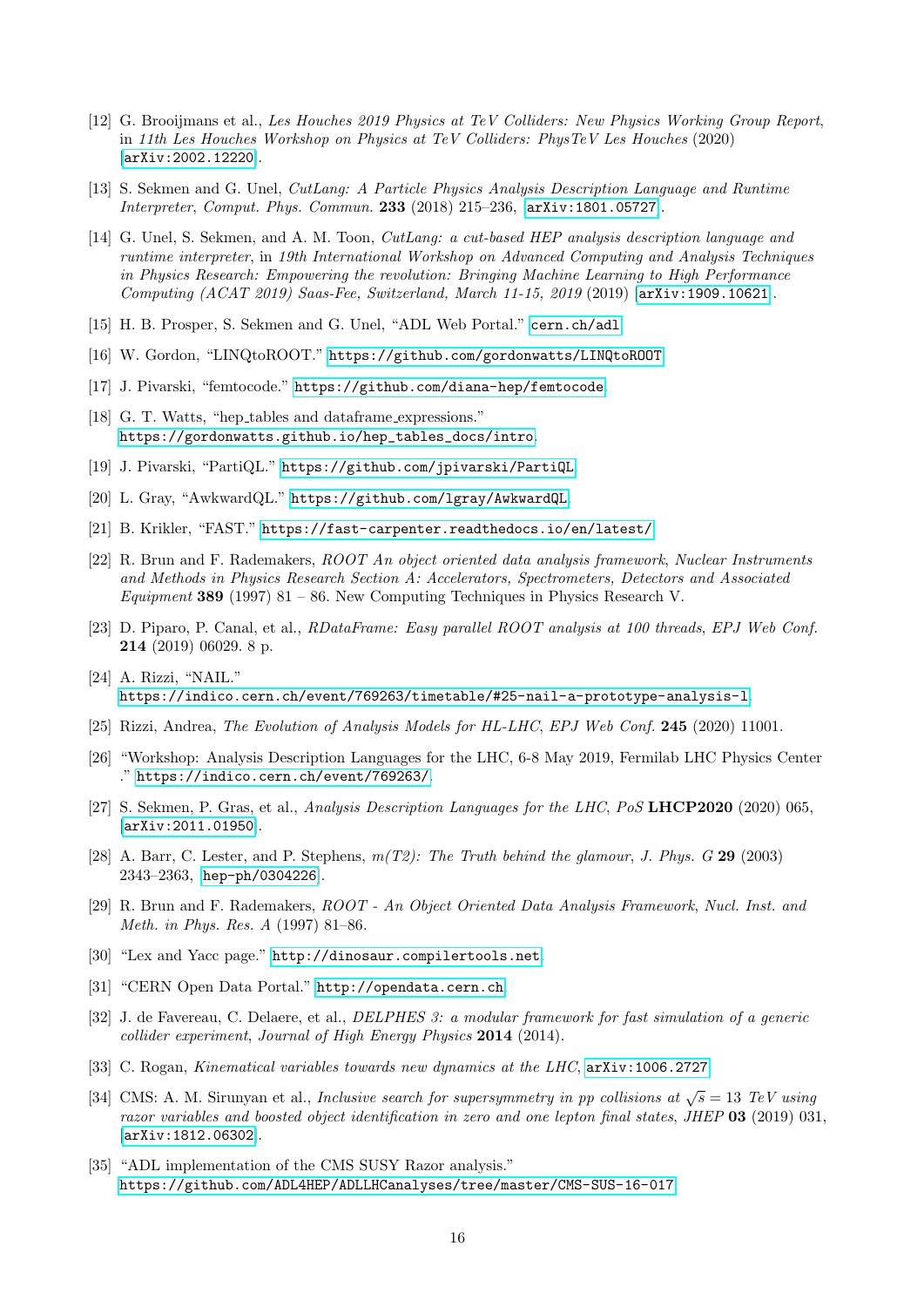- <span id="page-16-0"></span>[36] "CutLang GitHub repository." <https://github.com/unelg/CutLang>.
- <span id="page-16-1"></span>[37] "Docker web page." <https://www.docker.com/>.
- <span id="page-16-2"></span>[38] "ADL LHC analyses repository." <https://github.com/ADL4HEP/ADLLHCanalyses>.
- <span id="page-16-3"></span>[39] S. Kraml, S. Kulkarni, et al., *SModelS: a tool for interpreting simplified-model results from the LHC and* its application to supersymmetry, Eur. Phys. J. C 74 (2014) 2868, [[arXiv:1312.4175](http://arxiv.org/abs/1312.4175)].
- <span id="page-16-4"></span>[40] F. Ambrogi, S. Kraml, et al., SModelS v1.1 user manual: Improving simplified model constraints with efficiency maps, Comput. Phys. Commun. 227 (2018) 72–98, [[arXiv:1701.06586](http://arxiv.org/abs/1701.06586)].
- <span id="page-16-5"></span>[41] F. Ambrogi et al., SModelS v1.2: long-lived particles, combination of signal regions, and other novelties, Comput. Phys. Commun. 251 (2020) 106848, [[arXiv:1811.10624](http://arxiv.org/abs/1811.10624)].
- <span id="page-16-6"></span>[42] A. Paul, S. Sekmen, and G. Unel, *Down type iso-singlet quarks at the HL-LHC and FCC-hh*, [arXiv:2006.10149](http://arxiv.org/abs/2006.10149).
- <span id="page-16-7"></span>[43] A. Adiguzel, O. Cakir, et al., Evaluating Analysis Description Language Concept as a First Introduction to Analysis in Particle Physics, [arXiv:2008.12034](http://arxiv.org/abs/2008.12034).
- <span id="page-16-8"></span>[44] "26th Vietnam School of Physics: Particles and Dark Matter, 29 Nov 2020 - 11 dec 2020, Quy Nhon." <https://indico.in2p3.fr/event/19437/overview>.
- <span id="page-16-9"></span>[45] "VSOP hands-on exercises." <https://github.com/unelg/CutLang/wiki/VSOP26HandsOnEx>.
- <span id="page-16-10"></span>[46] "PDG Particle Identification Numbers." https://pdg.1bl.gov/2013/pdgid/PDGIdentifiers.html.
- <span id="page-16-11"></span>[47] P. D. Group, P. A. Zyla, et al., Review of Particle Physics, Progress of Theoretical and Experimental Physics 2020 (2020) [[https://academic.oup.com/ptep/article-pdf/2020/8/083C01/33653179/ptaa104.pdf](http://arxiv.org/abs/https://academic.oup.com/ptep/article-pdf/2020/8/083C01/33653179/ptaa104.pdf)]. 083C01.
- <span id="page-16-12"></span>[48] M. Matsumoto and T. Nishimura, Mersenne twister: a 623-dimensionally equidistributed uniform pseudo-random number generator, ACM Trans. Model. Comput. Simul. 8 (1998) 3–30.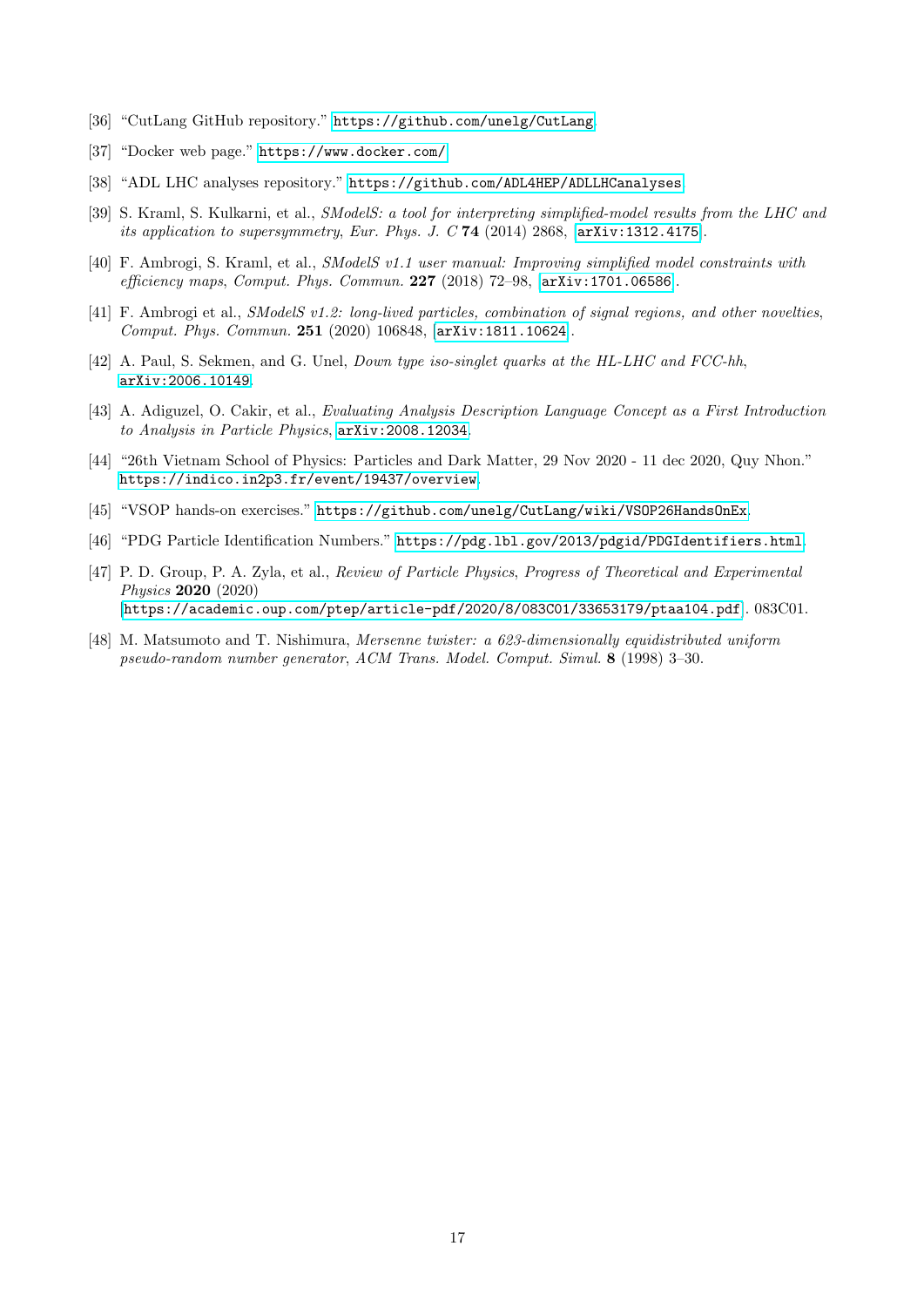# <span id="page-17-0"></span>A User Manual

All information about ADL and CutLang including publications, talks and twikis with syntax rules can be accessed through the following portal

<https://cern.ch/adl>

The code for CutLang is hosted in the GitHub repository

<https://github.com/unelg/CutLang>

which provides up-to-date instructions on how to install, compile and run CutLang.

## <span id="page-17-1"></span>A.1 Blocks and keywords

An ADL file consists of blocks based on a keyword value/expression structure. The blocks allow a clear separation of analysis components. A typical block looks as follows:

```
blockkeyword blockname
    # general comment
    keyword1 expression1
    keyword2 expression1
    keyword3 expression1 # comment about value3
```
Table [6](#page-18-1) lists the available blocks, their purposes and associated keywords, and Table [5](#page-17-3) lists the keywords. The details on their applications are given in the following sections.

| <b>Block</b>            | Purpose                                                            | Related<br>key-    |
|-------------------------|--------------------------------------------------------------------|--------------------|
|                         |                                                                    | words              |
| object /<br>obj         | Object definition block. Produces an object type from an input     | take, select, re-  |
|                         | object type by applying selections.                                | ject               |
| region $\prime$<br>algo | Event categorization.                                              | reject,<br>select. |
|                         |                                                                    | bin,<br>weight,    |
|                         |                                                                    | sort.<br>counts.   |
|                         |                                                                    | histo, save        |
| info                    | Contains analysis information such as the experiment, center-of-   |                    |
|                         | mass energy, luminosity, publication details, etc.                 |                    |
| table                   | Generic block for tabular information, such as efficiency values   | tabletype, nvars,  |
|                         | versus variable ranges                                             | errors             |
| countformat             | Expresses the processes for which external counts are included and | process            |
|                         | the format of counts                                               |                    |

<span id="page-17-3"></span>Table 5: Blocks in ADL and CutLang

## <span id="page-17-2"></span>A.2 Predefined physics objects

Basic physics objects and their properties currently available in CutLang are defined in Table [7.](#page-18-2) The predefined particles are initially sorted per decreasing transverse momentum and their indices start at zero. With the current implementation, all the predefined particle names, and commonly used function names have become case-insensitive. For the particle, both Python-type and LATEX-type notations are accepted; the former with square brackets, and the latter with an underline character. An example for electrons is given below:

Ele\_0 = ELE\_0 = Ele[0] = ele[0] = electron\_0 = electron[0]

Sometimes it is necessary to refer to the whole object set or just to some of its members. The CutLang notation for these cases is to write the name of the set without any indices for the former (i.e. ELE ) and to use the semi-colon notation for the latter (i.e.  $ELE[0:2] = ELE_0:2$ ).

In CutLang , there are two object-types that merit special attention: the lepton and the neutrino types. The LEP keyword refers to a generic lepton and at runtime it is reduced to an electron or to a muon depending on the choice as explained in Table [1.](#page-5-1) This helps the physicist avoiding two algorithm sections, one for electron and other muon based analyses. The second object-type is related to the taming of the neutrino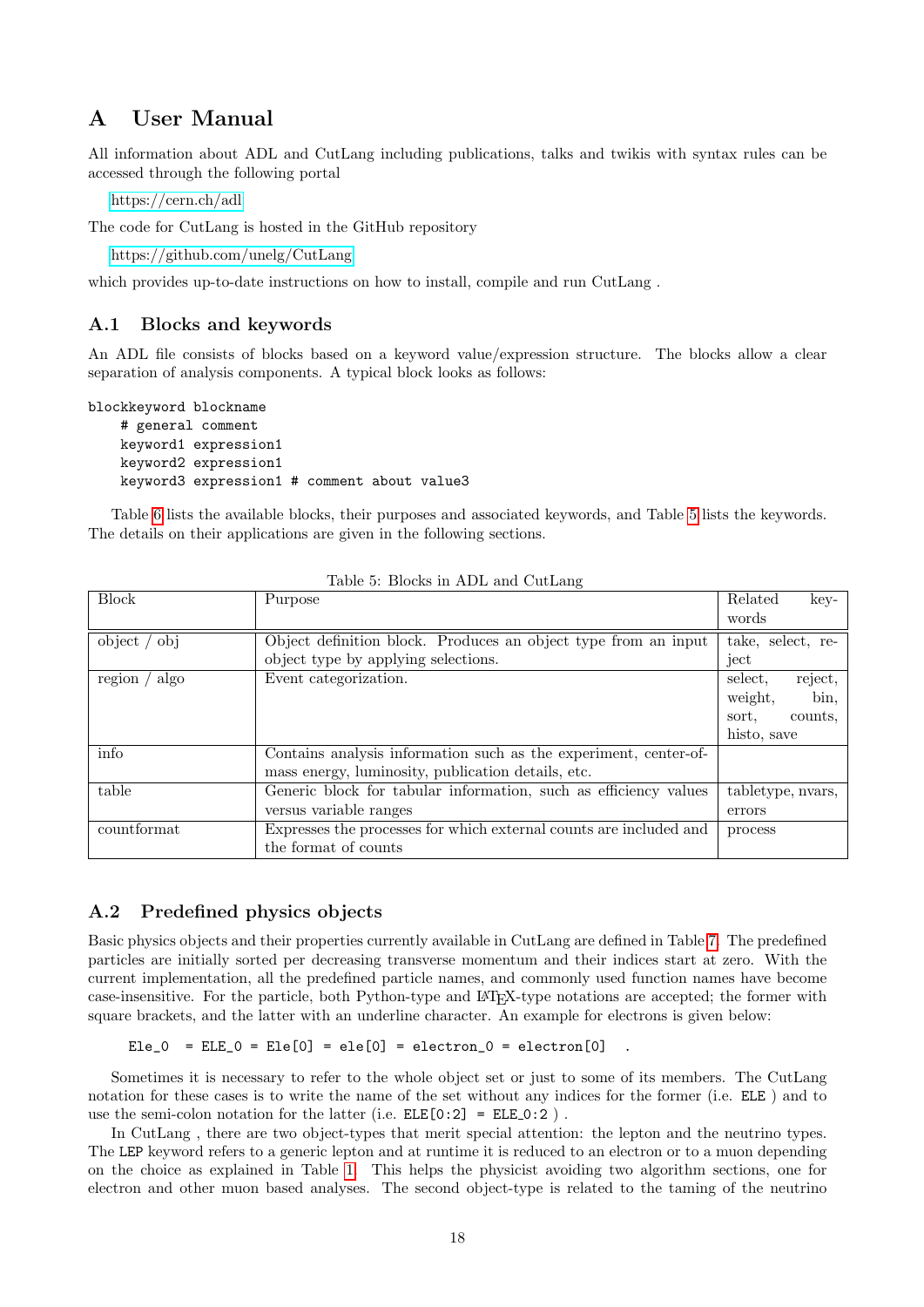| Keyword                | Purpose                                                             | Related block                |
|------------------------|---------------------------------------------------------------------|------------------------------|
| define                 | Define variables, constants                                         |                              |
| select                 | Select objects or events based on criteria that follow the keyword. | object, region               |
| reject                 | Reject objects or events based on criteria that follow the keyword. | $\overline{ob}$ ject, region |
| using / :<br>take      | Define the mother object type                                       | object                       |
| sort                   | Sort an object in an ascending or descending order wrt a property.  | region                       |
| weight                 | Weight events                                                       | region                       |
| histo                  | Fill histograms                                                     | region                       |
| process                | Specify process and the format for which external counts are given  | countformat                  |
| counts                 | Give external counts                                                | region                       |
| tabletype              | Specifies type of the table                                         | table                        |
| nvars                  | Number of variables in a table                                      | table                        |
| errors                 | Type of errors indicated in a table                                 | table                        |
| title, experiment, id, | Provide information about the analysis (see Table 16)               | info                         |
| publication,<br>sqrtS, |                                                                     |                              |
| lumi, arXiv, hepdata,  |                                                                     |                              |
| doi                    |                                                                     |                              |

<span id="page-18-1"></span>Table 6: Keywords in ADL and CutLang

escaping from the detector. At LHC energies and beyond, for which CutLang is intended, the W bosons are generally produced with a sufficient boost such that in the leptonic decays, the pseudorapidity of the charged lepton is not very different from the chargeless one. Therefore this particular physics object benefits from this approximation to define a massless and chargeless particle with transverse momentum and azimuthal angle  $(\phi)$  values extracted from the missing transverse energy (MET) measurements. The pseudorapidity, however, is taken equal to that of the charged lepton with the same particle index.

| Name               | Keyword         | First object       |                    | Second object        |                    | $j+1^{th}$ object   |
|--------------------|-----------------|--------------------|--------------------|----------------------|--------------------|---------------------|
| Electron           | <b>ELE</b>      | ELE[0]             | ELE_0              | ELE[1]               | ELE_1              | ELE_j               |
| Muon               | MUO             | MUO[0]             | MUO_O              | MUO [1]              | $MUD_1$            | $MUD_{-}j$          |
| Tau                | TAU             | TAU[0]             | TAU_0              | TAU [1]              | TAU_1              | $TAU_{-}j$          |
| Lepton             | LEP             | LEP[0]             | LEP_0              | LEP <sup>[1]</sup>   | LEP <sub>-1</sub>  | $LEP_{-}j$          |
| Photon             | PH <sub>0</sub> | PHO <sub>[0]</sub> | PH <sub>0</sub> _0 | <b>PHO[1]</b>        | PH <sub>0</sub> _1 | $PHO_{-}j$          |
| $_{\rm Jet}$       | <b>JET</b>      | JET[0]             | JET_0              | JET [1]              | JET <sub>-1</sub>  | $JET_i$             |
| Fat Jet            | <b>FJET</b>     | FJET[0]            | FJET_0             | FJET[1]              | FJET <sub>1</sub>  | FJET <sub>-</sub> j |
| b-tagged Jet       | <b>BJET</b>     | BJET[0]            | BJET_0             | BJET[1]              | BJET <sub>-1</sub> | BJET <sub>-</sub> j |
| light Jet          | QGJET           | QGJET[0]           | QGJET_0            | QGJET[1]             | QGJET_1            | $QGJET_{-}j$        |
| Neutrino           | <b>NUMET</b>    | NUMET [0]          | NUMET_O            | NUMET <sub>[1]</sub> | NUMET_1            | NUMET <sub>-1</sub> |
| <b>MET</b>         | <b>METLV</b>    | METLV[0]           | METLV_0            |                      |                    |                     |
| generator particle | <b>GEN</b>      | GEN[0]             | GEN_O              | GEN[1]               | GEN_1              | $GEN_j$             |

<span id="page-18-2"></span>Table 7: Basic physics object nomenclature in CutLang

## <span id="page-18-0"></span>A.3 Predefined functions

Functions in CutLang can be used for accessing object attributes, or for computing new variables from object or event quantities. Functions for accessing object attributes can be directly related to Lorentz vectors such as mass, momentum, rapidity etc, or be related to other variables found in some commonly used ntuples. In both cases, both the function syntax with parentheses and the attribute syntax with curly braces can be used. Functions used for computing new quantities can use object attributes or other already calculated quantities or constants. The currently available object attribute functions in CutLang are listed in Table [8.](#page-19-1) Note that some of the attributes listed here are only valid for certain input types, e.g. for CMS NanoAOD, but not for others, e.g. for Delphes. The functions used for computing new quantities are listed in Table [9.](#page-20-2)

One should note that in CutLang adding particles could be achieved by either writing these one after the other separated by space(s), or by using  $a + sign$ . Both notations are equally valid. Additionally, one should use a comma as the separation character for the functions requiring multiple arguments.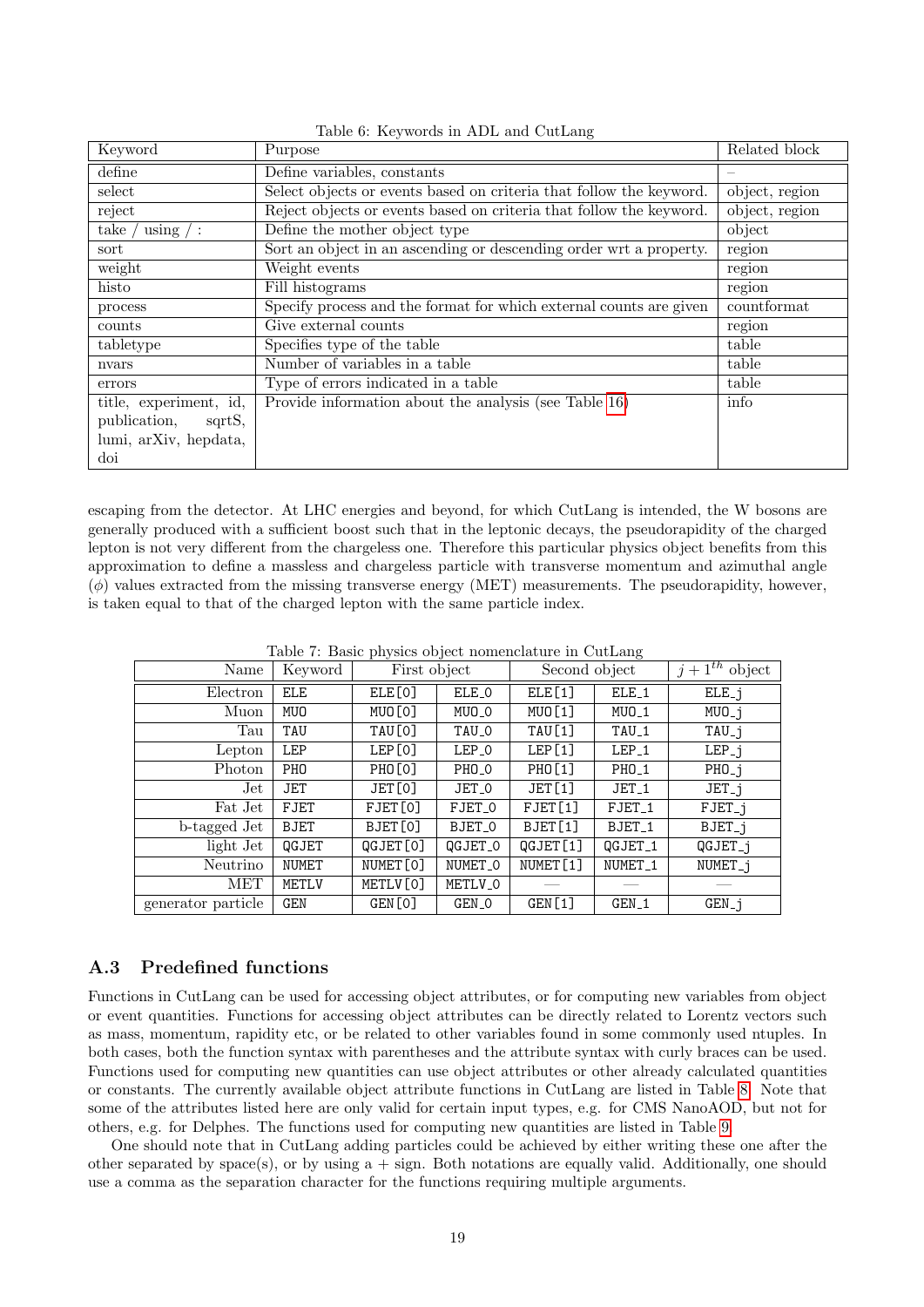The internal functions, such as angular distance or transverse momentum are also case-insensitive in Cut-Lang, though they are written in this manuscript with a certain syntax (first letter upper case) for clarity in reading. The functions requiring multiple arguments should use comma character for argument separation. External functions can also be downloaded and added to CutLang library. The instructions for this operation is described in appendix [B.](#page-29-0)

| Meaning                                  | Syntax 2            |                               |  |  |
|------------------------------------------|---------------------|-------------------------------|--|--|
| Lorentz vector-related attributes        |                     |                               |  |  |
| Mass of                                  | m(<br>$\mathcal{E}$ | ∤m                            |  |  |
| Charge of                                | $q(\overline{)}$    | ∤q                            |  |  |
| Phi of                                   | Phi()               | Phi                           |  |  |
| Eta of                                   | Eta()               | }Eta                          |  |  |
| Absolute value of Eta of                 | AbsEta()            | }AbsEta                       |  |  |
| Rapidity of                              | Rep()               | }Rep                          |  |  |
| Pt of                                    | Pt()                | }Pt                           |  |  |
| Pz of                                    | PZ()                | ∤Pz                           |  |  |
| Energy of                                | E( )                | }Ε                            |  |  |
| Momentum of                              | P()                 | }P                            |  |  |
|                                          | Other attributes    |                               |  |  |
| PDGID of a particle                      | PDGID()             | }PDGID                        |  |  |
| Charge of a particle                     | btagDeepB()         | }btagDeepB                    |  |  |
| is the jet $\overline{b}$ tagged?        | bTag()              | bTag}                         |  |  |
| Soft Drop mass of a jet                  | msoftdrop()         | msoftdrop                     |  |  |
| N-subjetiness variable 1                 | tau( )              | $\}$ tau1                     |  |  |
| N-subjetiness variable 2                 | tau2()              | tau2}                         |  |  |
| N-subjetiness variable 3                 | tau3()              | tau3}                         |  |  |
| Leptonic diTau invariant mass            | fMTauTau()          | fMTauTau}                     |  |  |
| transverse impact parameter              | $\mathrm{d} xy( )$  | }dxy                          |  |  |
| longitudinal impact parameter            | dz()                | $\overline{\mathrm{dz}}$      |  |  |
| lepton identification variable           | softId()            | softId                        |  |  |
| relative isolation for leptons           | miniPFRelIsoAll()   | miniPFRelIsoAll               |  |  |
| MVA based tau ID                         | dMVAnewDM2017v2()   | dMVAnewDM2017v2               |  |  |
| $\sigma_{i\eta i\eta}$ for photons       | sieie()             | ∤sieie                        |  |  |
| isolation variable                       | reliso()            | reliso}                       |  |  |
| isolation variable                       | relisoall()         | $\overline{\text{relis}$ call |  |  |
| isolation variable                       | pfreliso03all()     | pfreliso03all                 |  |  |
| Tau decay mode id                        | iddecaymode()       | iddecaymode                   |  |  |
| Tight ID and isolation flag              | idisotight()        | idisotight                    |  |  |
| Tight anti ele ID for taus               | idantieletight()    | dantieletight                 |  |  |
| Tight anti mu ID for taus                | idantimutight()     | idantimutight}                |  |  |
| Tight ID for muons                       | tightid()           | $\}$ tightid                  |  |  |
| PU ID for jets                           | puid()              | }puid                         |  |  |
| Index of matched genparticle to a lepton | genpartidx()        | genpartidx                    |  |  |
| Tau decay mode                           | decaymode()         | decaymode                     |  |  |
| Tau isolation                            | tauiso()            | tauiso                        |  |  |
| Muon soft ID                             | softId()            | $\sot$ cftId                  |  |  |

<span id="page-19-1"></span>Table 8: Functions and syntax for object attributes in CutLang .

## <span id="page-19-0"></span>A.3.1 PDGID of particles

Each type of particle recognized in particle physics is assigned a unique code by the Particle Data Group (PDG) in order to facilitate interface between event generators, detector simulators, and analysis packages. These codes are known as PDGID (or PDG ID), and this method is called the MC particle numbering scheme [\[46\]](#page-16-10). The numbering includes elementary particles such as, electrons, neutrinos, Z bosons etc, composite particles (mesons, baryons etc) and atomic nuclei. Hypothetical particles beyond the Standard Model also have PDGIDs. Particles have a positive PDGID whereas antiparticles a negative one. The list of PDGID of some particles is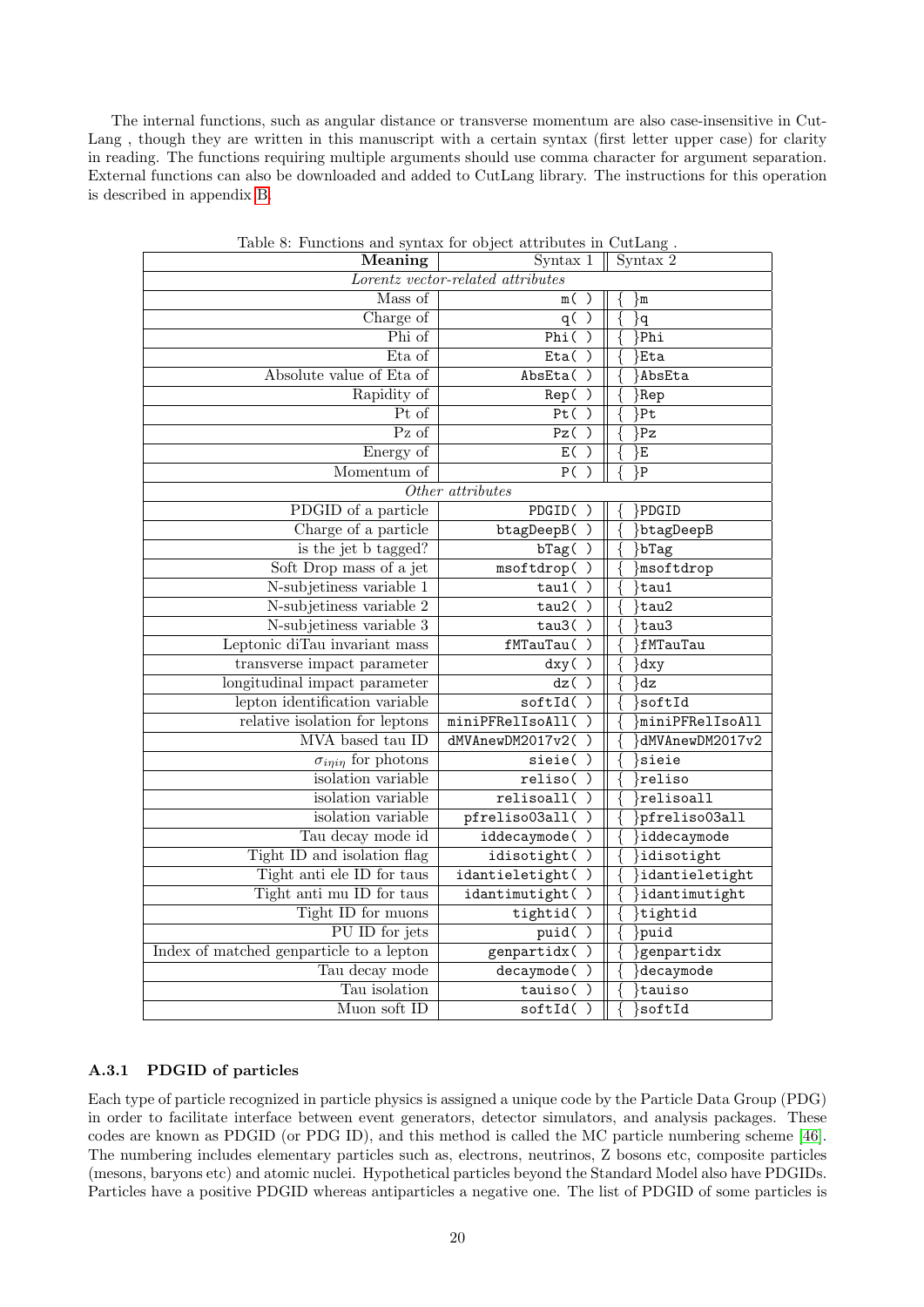| Meaning                                 | Syntax 1      | Syntax 2      |
|-----------------------------------------|---------------|---------------|
| Angular distance between                | dR()          | ∤dR           |
| Phi difference between                  | dPhi()        | ∤dPhi         |
| Eta difference between                  | dEta()        | }dEta         |
| Missing transverse energy in the event  | MET           |               |
| sum of jet transverse momenta           | HT()          |               |
| partitioning objects into 2 megajets    | fmegajets()   | }fmegajets    |
| Razor variable MR                       | fMR(          | }fMR          |
| Razor variable MTR                      | fMTR()        | }fMTR         |
| partitioning objects into 2 hemispheres | fhemisphere() | {fhemisphere} |
| transverse mass MT2                     | fMT2(         | fMT2}         |

<span id="page-20-2"></span>Table 9: Functions and syntax for computing new quantities in CutLang .

given in table [10](#page-20-3)

Table 10: PDGID of some elementary particles[\[47\]](#page-16-11)

<span id="page-20-3"></span>

| Quarks |  | Leptons | <b>Bosons</b> |    |
|--------|--|---------|---------------|----|
|        |  |         |               |    |
|        |  |         |               | 23 |
|        |  |         |               |    |

CutLang provides an internal function that obtains a particle's PDGID. Particles of a certain type can be selected using this functionality, e.g. :

 $select$  PDGID(  $LEP[0]) == -11$ 

This command selects positrons. (Positron is the antiparticle of electron, therefore it has a negative PDGID)

## <span id="page-20-0"></span>A.4 Mathematical operators and functions

Mathematical functions available in CutLang are listed in Table [11.](#page-20-4) Trigonometric and logarithmic functions are implemented with their usual meanings. The Heaviside step function or the unit step function hstep, which was also added recently, is a discontinuous function, named after Oliver Heaviside, whose value is zero for negative arguments and one for positive arguments. The reducer functions for minimization and maximization, min and max, which were added recently, are discussed in Appendix [A.9.5.](#page-24-1) The reducer function size / count returns the number of elements of a given set, such as the number of electrons.

| Meaning                 | Operator                | Meaning                 | Operator                |
|-------------------------|-------------------------|-------------------------|-------------------------|
| number of               | Size( ) Count() NumOf() | absolute value          | $\mathrm{abs}()$        |
| tangent                 | tan()                   | hyperbolic tangent      | tanh()                  |
| sine                    | $\sin()$                | hyperbolic sine         | $\cosh()$               |
| cosine                  | $\cos()$                | hyperbolic cosine       | sinh()                  |
| natural exponential     | $\exp()$                | natural logarithm       | log()                   |
| square root             | sqrt()                  | Heaviside step function | hstep()                 |
| as close as possible    |                         | usual meaning           | $\ast$                  |
| as far away as possible |                         | to the power            | $\widehat{\phantom{a}}$ |

<span id="page-20-4"></span>Table 11: mathematical and logical operators

## <span id="page-20-1"></span>A.5 Comparison, range and logical operators

CutLang understands the basic mathematical comparison expressions and logical operations. C/C++ operator notations and their Fortran counterparts are recognized and correctly interpreted. Additionally square brackets are used to define inclusive or exclusive ranges. The available comparison, range and logical operators can be found in Table [12.](#page-21-3)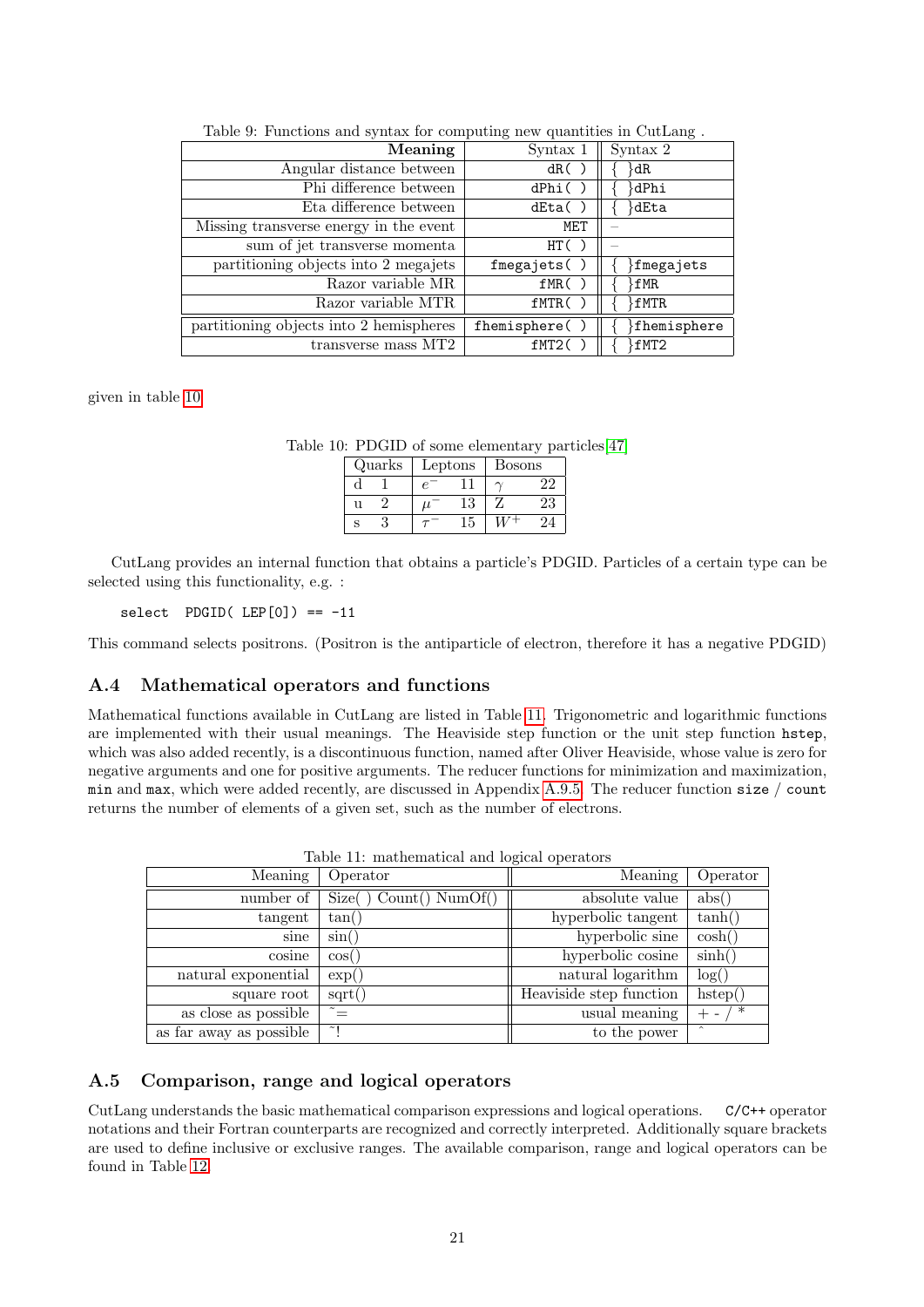<span id="page-21-3"></span>

| Keywords                | Explanation         |  |
|-------------------------|---------------------|--|
| $>$ >= == $\leq$ $\leq$ | usual meaning       |  |
| GT GE EQ LE LT          | usual meaning       |  |
| $!=$ NE                 | not equal           |  |
| ΓI                      | in the interval     |  |
| 1 F                     | not in the interval |  |
| NOT                     | logical not         |  |
| AND and &&              | logical and         |  |
| OR or II                | logical or          |  |

Table 12: Comparison, range and logical operators in CutLang

### <span id="page-21-0"></span>A.5.1 Logical operations

The use of Boolean operators (AND, OR, NOT) can make it easy to write the event selection criteria. In CutLang , logical AND and logical OR operator had already been used to combine multiple event selection criteria. The newly implemented logical NOT simplifies the way to write the criteria of event selections in the analysis code to a great extent. The simplest example code to understand the syntax:

select NOT Size(ELE) > 4

This command selects events which do NOT have number of electrons greater than 4. However, the advantage of the NOT operator becomes more apparent when trying to negate more complex selections. The event selection criteria can be combined using the logical AND, OR, NOT. For example :

select (NOT condition1 ) AND ( condition2 OR condition3 )

Now let us look at another code :

```
select Size(ELE) == 2
select NOT ({ELE[0]} ELE[1]q == 0 AND {ELE[0]} ELE[1]m [] 80 100)
```
The criteria ( $\{ELE[0]E[E[1]\}q == 0$  AND  $\{ELE[0]E[E[1]\}m$  [] 80 100) can be used for defining Z bosons. As we have set NOT, we veto events with Z boson while looking for other dilepton signatures. Without using the NOT command, this selection would not be so straightforward, and would require a more complicated expression.

### <span id="page-21-1"></span>A.5.2 Ternary operator

Application of conditional selection criteria is available, including nested statements, using a syntax similar to that of  $C_{++}$ :

condition ? true-case : false-case

The following example illustrates a use case: if the number of muonsVeto particles equals to 1, then the MTm quantity should be less than 100 otherwise the MTe quantity should be less than 100:

Size(muonsVeto) == 1 ? MTm < 100 : MTe < 100

#### <span id="page-21-2"></span> $A.6$  $\chi^2$  minimization

In an analysis with a multitude of objects of the same type, the analyst could search for the best combination defined by some criterion. A typical example, used in fully hadronic  $t\bar{t}$  reconstruction would be to find the jet combination that would yield the best  $W$  boson mass, or to find the two charged leptons that would result in the best Z boson mass. The need for such a search can be expressed in CutLang using two special comparison operators:  $\tilde{\phantom{a}}$  = and  $\tilde{\phantom{a}}$ !. The former is used in the sense of "as close as possible to" whereas the latter for calculation "as far as possible from". These two operators can be used to express  $\chi^2$  minimization kinds of operations. The indices of the particles in such a search are to be given as negative. For example, the statement "find two leptons with a combined invariant mass as close to 90.1 GeV" can be expressed in CutLang notation as  $\{$  LEP-1 LEP-1  $\}$ m  $\tilde{ }$  = 90.1. In this case, CutLang finds the best pair of particles satisfying the condition, and stores it per event for possible later use. However the analyzer should not use negative indices directly inside the region block. It is a much better practice that improves readability to define a new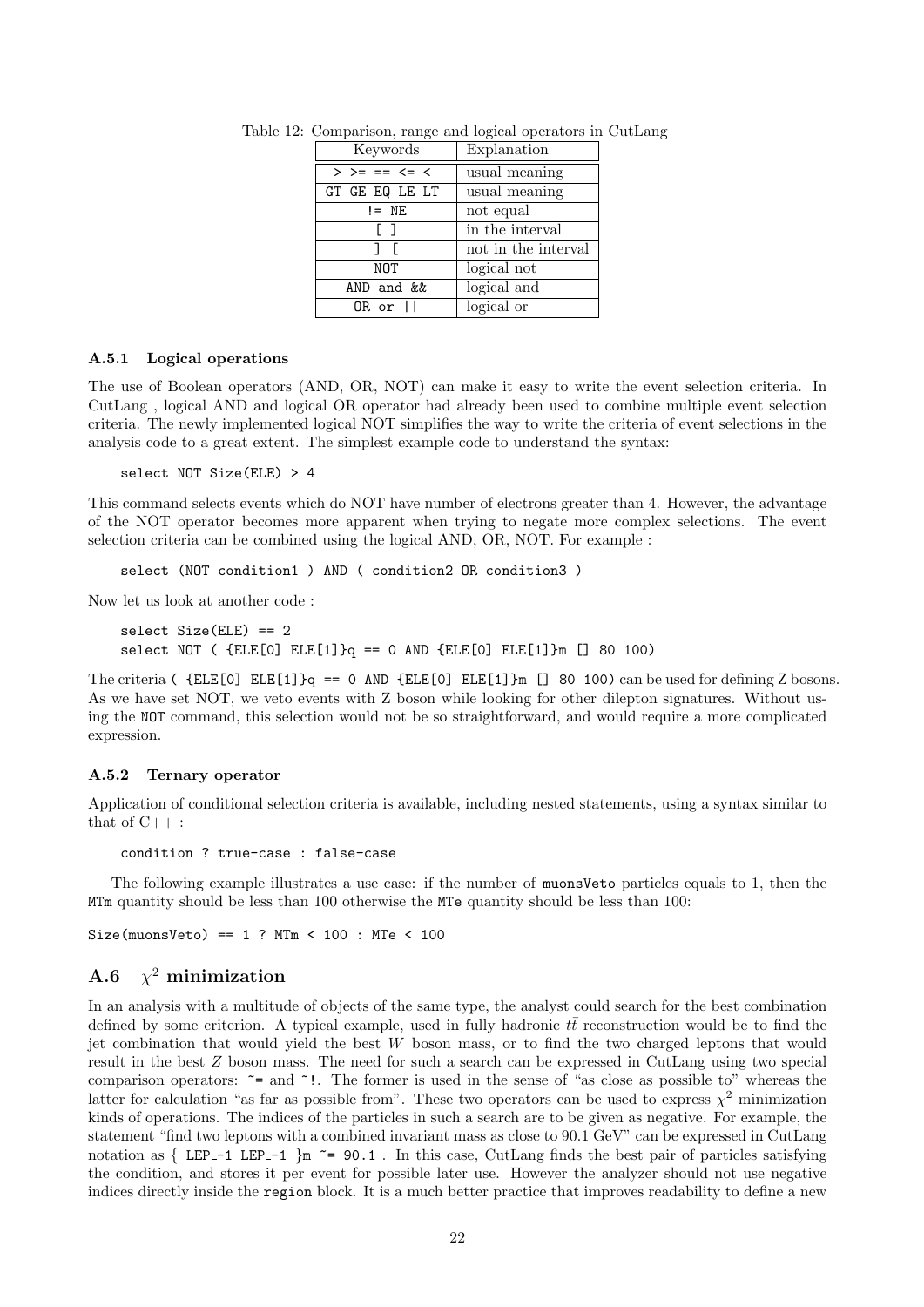object such as define  $ZLepRec = LEP[-1] LEP[-1]$ . This definition can be used when defining histograms or other selection criteria, such as when selecting the charge of the found lepton pair, etc. If another particle of the same type (e.g. another lepton) is to be found, it is necessary to use a different but still negative index value.

## <span id="page-22-0"></span>A.7 Definitions

ADL and CutLang allow to assign alias names to constants (e.g. Z boson mass) or variables (e.g. angular variables between objects, mass of the Z boson reconstructed from two leptons, etc.). The syntax and examples are given in Table [13.](#page-22-4) Note that the keyword define can also be shortened as def.

| rapic ro. Dimpic achimento |           |                     |             |                                |
|----------------------------|-----------|---------------------|-------------|--------------------------------|
| Keywords                   | argument1 | symbol <sup>2</sup> | argument1   | Example                        |
| define                     | name      | $\dot{}$ / $=$      | value       | define m $Z$ prime $= 500$     |
| define                     | name      | $\cdot$ / $=$       | function    | define $mTop1 : m(Top1)$       |
| define                     | name      | $\cdot$ / $=$       | particle(s) | define $Zreco : ELE[0] ELE[1]$ |

<span id="page-22-4"></span>Table 13: Simple definitions

## <span id="page-22-1"></span>A.8 Tables

The present version of CutLang incorporates tables to implement various HEP related quantities, such as efficiencies, acceptances or trigger turn-on curves. Currently only one and two-dimensional tables can be used. These tables should have a name and a table type, specified by the tabletype keyword, where the latter defines what information is hosted by the table. Currently, only efficiency tables are recognized, therefore the table type information only serves as documentation and is not used by the interpreter. However, as other uses for tables are developed, table type would become more relevant in the future. Tables must also specify the number of variables (1 or 2) using the nvars keyword as well as the availability of errors on the central value (true or false) using the errors keyword. These should be followed by the table data, using the value [lower-error upper-error] lower-limit1 upper-limit1 [lower-limit2 upper-limit2] notation. Once defined in the definitions section, the table can be referred to and used in object and event selection. An example table is shown below:

```
table tightmuoneff
```

```
tabletype efficiency
    nvars 2
    errors true
# value err- err+ min max min max
```

| 0.1  | 0.01 | 0.02 | 0.0  | 10.0   | $-5.5$ | 0.0 |
|------|------|------|------|--------|--------|-----|
| 0.1  | 0.01 | 0.02 | 0.0  | 10.0   | 0.0    | 5.5 |
| 0.2  | 0.01 | 0.03 | 10.0 | 20.0   | $-5.5$ | 0.0 |
| 0.2  | 0.01 | 0.03 | 10.0 | 20.0   | 0.0    | 5.5 |
| 0.4  | 0.01 | 0.04 | 20.0 | 50.0   | $-5.5$ | 0.0 |
| 0.4  | 0.01 | 0.04 | 20.0 | 50.0   | 0.0    | 5.5 |
| 0.7  | 0.01 | 0.05 | 50.0 | 70.0   | $-5.5$ | 0.0 |
| 0.7  | 0.01 | 0.05 | 50.0 | 70.0   | 0.0    | 5.5 |
| 0.95 | 0.01 | 0.06 | 70.0 | 1000.0 | $-5.5$ | 0.0 |
| 0.95 | 0.01 | 0.06 | 70.0 | 1000.0 | 0.0    | 5.5 |
|      |      |      |      |        |        |     |

## <span id="page-22-2"></span>A.9 Manipulating objects

## <span id="page-22-3"></span>A.9.1 Defining new objects

New objects can be declared using a simple syntax:

object new\_object\_name : base\_object\_name

<span id="page-22-5"></span> $^{2}$ both : and = can be used interchangeably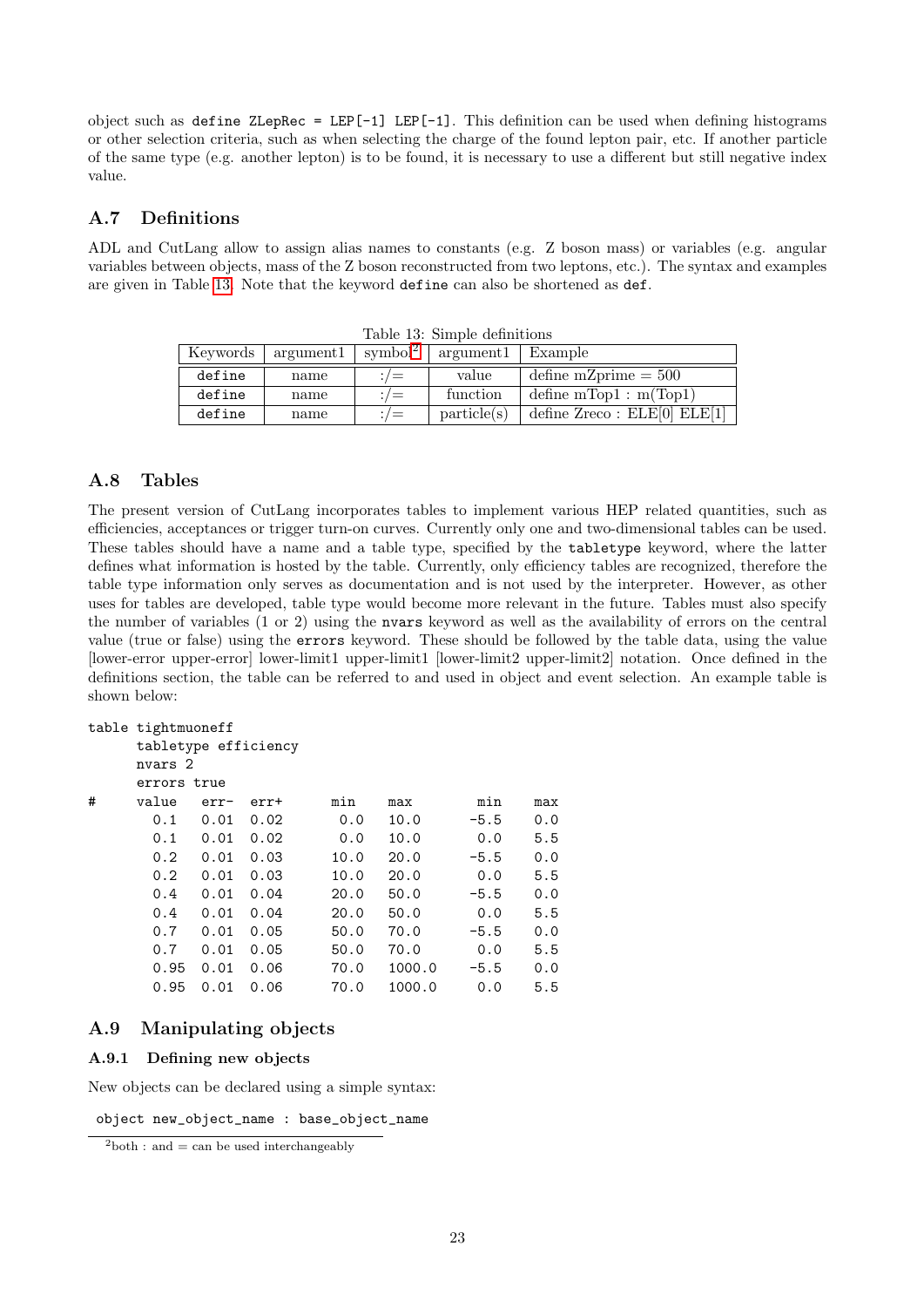where the object keyword can also be shortened as obj, and instead of the symbol :, the keywords using and take can be used. The base object name can be a base object class, or a previously defined new object type such in the case of defining b-tagged jets from already defined high transverse momentum jets. These are usually called derived objects. An example, defining a derived new electron type based on predefined electrons would be written as:

obj goodEle : ELE

One way of defining a derived object type is to list a set of selection critieria that distinguishes it from the base object, such as:

```
object AK4jets
    take JET
    select {JET }Pt > 30
    select {JET_}AbsEta < 2.4
```
It is also possible to create a new object by forming a group out of multiple base or derived objects, for example, to create a lepton object from electrons and muons. This is achieved using the Union function, as shown below. This particular case of new object creation does not use any selection.

object leps : Union( MUO , ELE, TAU) # add all leptons into a set

object gleps : Union( goodEle , goodMuo ) # add all derived leptons into another set

### <span id="page-23-0"></span>A.9.2 Sorting objects

By default, objects are sorted according to their transverse momentum,  $p_t$ , in descending order. For example, ELE[0] denotes the electron having the highest transverse momentum. In some cases, objects may need to be sorted according to some other property, such as energy, pseudorapidity etc. In the current version, this can be done as:

sort {ELE\_ }E ascend

This command sorts electrons according to their energy in ascending order, i.e. ELE[0] will have the least energy. Sorting can also be done in the descending order by using descend.

### <span id="page-23-1"></span>A.9.3 Object combinatorics

Let us assume that we have an event with 5 jets, and we would like to reconstruct all hadronic Z bosons in the event. What are the combinations? Numbering the jets from 1 to 5, some possibilities are given in Table [14,](#page-23-2) in the left panel. It is obvious that not all possibilities are listed, and finally only one possibility can be true: after all a jet can not be used to reconstruct two different Z bosons. On top of this, other requirements might be applied to further restrict the possible Z candidates. For example, there might be a pseudorapidity range limit on each candidate, the transverse momentum of the jets forming the Z boson could be limited, the angular separation between the hadronic Z candidate and the first constituent jet might be limited, and finally, the invariant mass of the Z candidate might be requested to be in a certain range. After all these restrictions, the same initial set might be reduced to the combinations listed in the right panel of Table [14,](#page-23-2) where the candidates that did not pass the requirements are shown as stroked out.

| possibility ID | $\scriptstyle Z_1$ | $Z_2$    | possibility ID | $Z_1$    | $Z_2$ |
|----------------|--------------------|----------|----------------|----------|-------|
|                | $j_1j_2$           | $j_3j_4$ |                | $j_1j_2$ | J3J4  |
| 2              | $J_1J_2$           | J3J5     | 2              | $J_1J_2$ | J3J5  |
| 3              | J1J2               | J4J5     | 3              | J1J2     | J4J5  |
|                | J1J3               | J2J4     |                | J1J3     | J2J4  |
| 5              | J1J3               | J2J5     | 5              | J1J3     | J2J5  |
|                | J1J3               | J4J5     | 6              | J1J3     | J4J5  |
| $\cdots$       | $\cdots$           | $\cdots$ | $\cdots$       | $\cdots$ | .     |

<span id="page-23-2"></span>Table 14: Combining two jets to reconstruct a hadronic Z boson

This combination example can be written in CutLang as: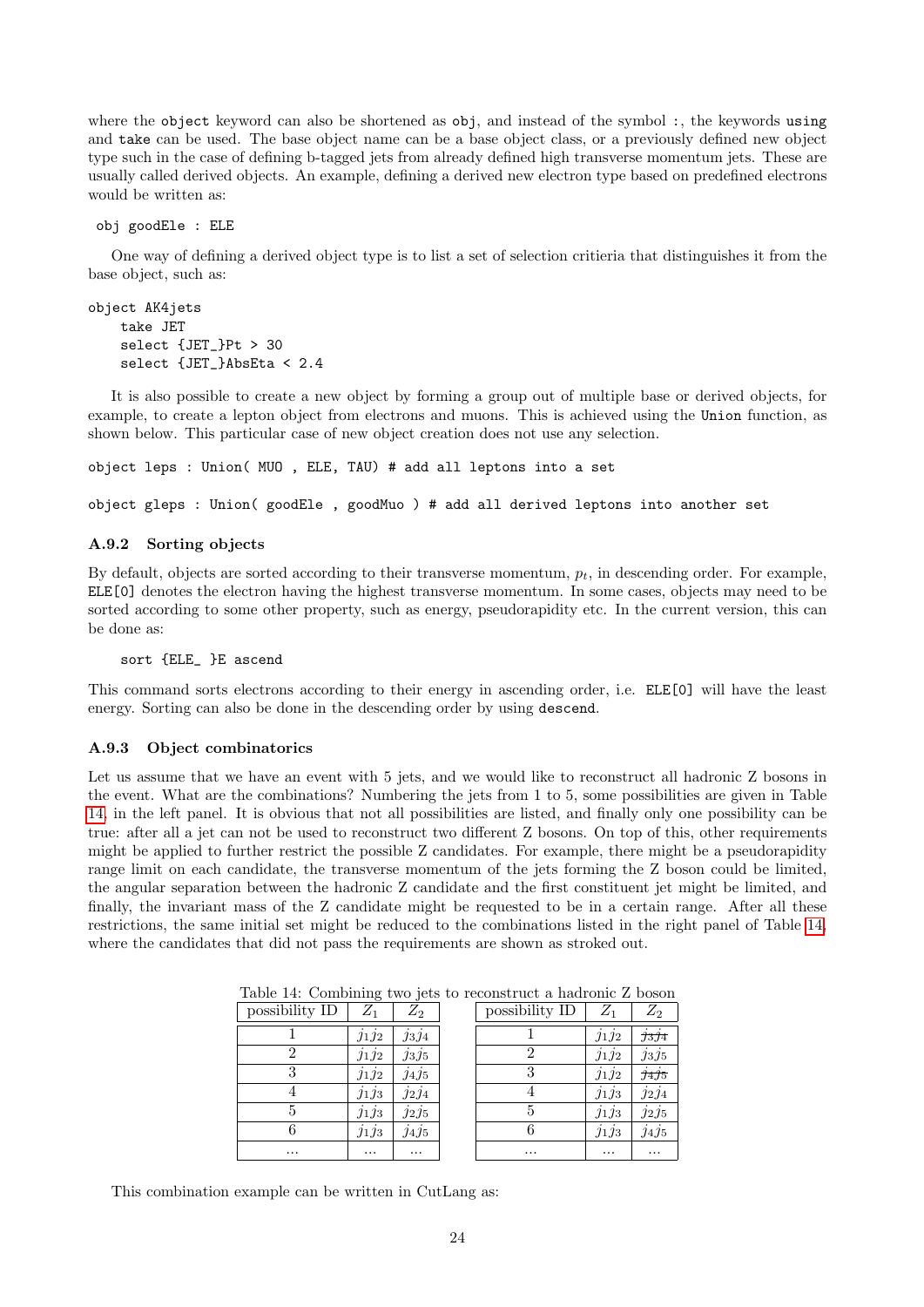```
object hZs : COMB( jets[-1] jets[-2] ) alias ahz #
the candidate is temporarily called ahz}
   select {ahz}AbsEta < 3.0
   select {jets[-2]}Pt > 2.1
   select {jets[-1]}Pt > 5.1
    select {jets[-1], ahz }dR < 0.6 # dR between ahz and its constituent 1, apply to all
    select {ahz}m [] 10 200
```
In order to activate this new object, and eliminate the combinations that do not satisfy the requirements, one has to put a selection command into the running algorithm (or region); this could be, for example, to have at least two hadronic Z candidates per event:

```
algo testCombinations
   select Size(jets) >= 2 #we need at least 2 jets for a Z boson
    select Count(hZs) >= 2 #the object name is used, not the temporary alias.
```
As indicated by Table [14](#page-23-2) right side, there are still multiple possibilities, such as rows 2, 4 and 5. To further reduce these by killing the overlapping candidates and leave a single valid one, some sort of ideal condition should be specified. This can be achieved using the previously discussed  $\chi^2$  minimization. As an example case, let us require the masses of both candidates to be as close as possible to the known Z mass. Now, the final algorithm is given as:

```
object hZs : COMB( jets[-1] jets[-2] ) alias ahz #
the candidate is temporarily called ahz
    select { ahz }AbsEta < 3.0
    select {jets[-2] }Pt > 2.1
    select {jets[-1] }Pt > 5.1
    select {jets[-1], ahz }dR < 0.6 # dR between ahz and its constituent 1, apply to all
    select { ahz }m [] 10 200
define zham : {hZs[-1]}m
define zhbm : {hZs[-2]}m
define chi2 : (zham - 91.2)^2 + (zhbm - 91.2)^2region testCombinations
    select ALL # to count all events # count number size are all the same.
    select Size(jets) >= 2 # we need at least 2 jets for a Z boson
    select Count(hZs) >= 2 # we need at least 2 Zhad candidates.
    select chi2 \varepsilon = 0 \mid # we kill here overlapping candidates..
```
### <span id="page-24-0"></span>A.9.4 Looping over a subset of the object collection

By default, CutLang loops over all objects in a given collection. However, sometimes it is necessary to loop only over a subset, such as looping only through the first 3 jets. ADL and CutLang allow to specify the subset, e.g. as jets[0:3].

### <span id="page-24-1"></span>A.9.5 Minimum and maximum of object attributes

Looping over objects can be used for selecting the minimum or maximum of a function based on any object attribute. An explanatory example could be to apply a selection based on the minimum value of the angular separation between each of the three most energetic jets and the most energetic electron. In CutLang , this criterion can be expressed as:

```
select Min( dR(JET[0:2], ELE[0]) ) > 0.9.
```
### <span id="page-24-2"></span>A.9.6 Summing object attributes

CutLang allows looping over an attribute to calculate the sum of their values. A typical example would be the sum of transverse momenta of a set of jets. Although this frequently used function is predefined and available as HT, it could also be written as:

select Sum( $pT(JET)$ ) >= 20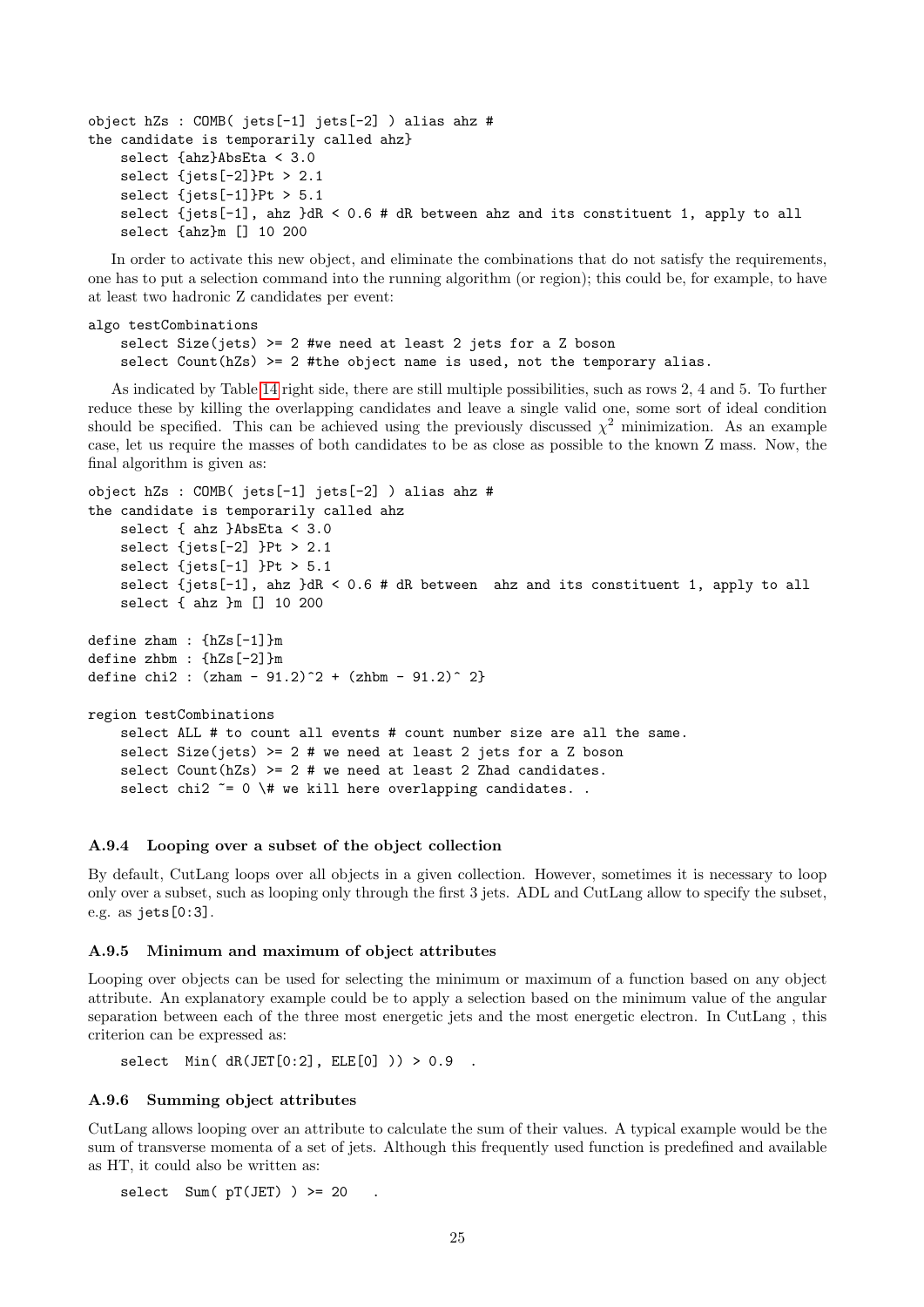### <span id="page-25-0"></span>A.9.7 Object constituents

Sometimes, the analysis might necessitate a selection based on jet constituents. CutLang allows the modifier word constituents only in case of jets (or any other jet-like objects, such as the large radius FatJets) to refer to these. An example for defining a new jet object based on criteria on the constituents would be:

```
object goodJet using JET
    select q(JET constituents ) == 0 #select neutral constituents
    select Sum(pT(JET constituents ) ) < 40 # PT from remaining constituents
```
Here the first criterion removes all the charged constituents of each jet and eventually the jet itself if it has no more constituents left, whereas the second criterion imposes an upper limit of 40 GeV to the sum of the transverse momenta of the remaining constituents of each jet. All other functions available in CutLang would work in the same way.

### <span id="page-25-1"></span>A.9.8 Daughter particles

While defining a new particle based on MC truth information, it is sometimes necessary to access the daughters of a given particle. CutLang is capable of accessing the daughters of of an MC truth particle. In the following example, the first selection criterion filters the particles that decayed into two or more daughters, while the second criterion is used to select only the daughters with electric charge.

```
object DVcandidates take GEN
    select daughters(GEN) > 1 # 1 child not accepted
    select abs(q(GEN daughters) ) > 0 # charged daugters only
```
## <span id="page-25-2"></span>A.9.9 Hit and miss method

The ApplyHM function can be used to define new objects which pass or fail the efficiency test in that particular region of the parameter space. In CutLang , the random number generation is achieved via the TRandom3 [\[48\]](#page-16-12) function in ROOT libraries. This function reports the time cost of the call to be about 5 ns on an Intel i7 CPU running at 2.6 GHz.

An example for electrons recorded by an imaginary detector whose electron detection efficiency is described by a table called myDet can be written as:

```
object myElectron
    take ELE
    select applyHM(myDet({ELE}pT, {ELE}Eta) == 1) # 0 to reject, 1 to accept.
```
The analysis algorithm can make use of this newly defined object, myElectron, to apply selection criteria, such as the available number of electrons per event etc.

## <span id="page-25-3"></span>A.10 Manipulating Events

## <span id="page-25-4"></span>A.10.1 Selecting or rejecting events

The conditions based on which an event can be selected or rejected are written in the region / algo blocks. They start with the select or reject keywords, and are expressed in the form of functions applied on particles complemented by a comparison operator and a limit value. An example for select would be

select Size(goodEle) >= 2}

The synonyms cut and cmd can be interchangeably used in place of the select keyword. The keyword reject is equivalent to select not, thus rejecting the events that match the given criteria, as in the example below:

 $reject$   ${ELE[0]}$   ${ELE[1]}$  $q == 0$   ${AND}$   ${ELE[0]}$   ${ELE[1]}$  $m$   $[$ ] 80 100

There are also some special keywords that require further discussion. These are shown in Table [15.](#page-26-5) Select ALL accepts all events, for example it can be used for event counting purposes. The next two are scale factors mostly used in ATLAS related analyses. For other input file formats these scale factors are automatically set to unity.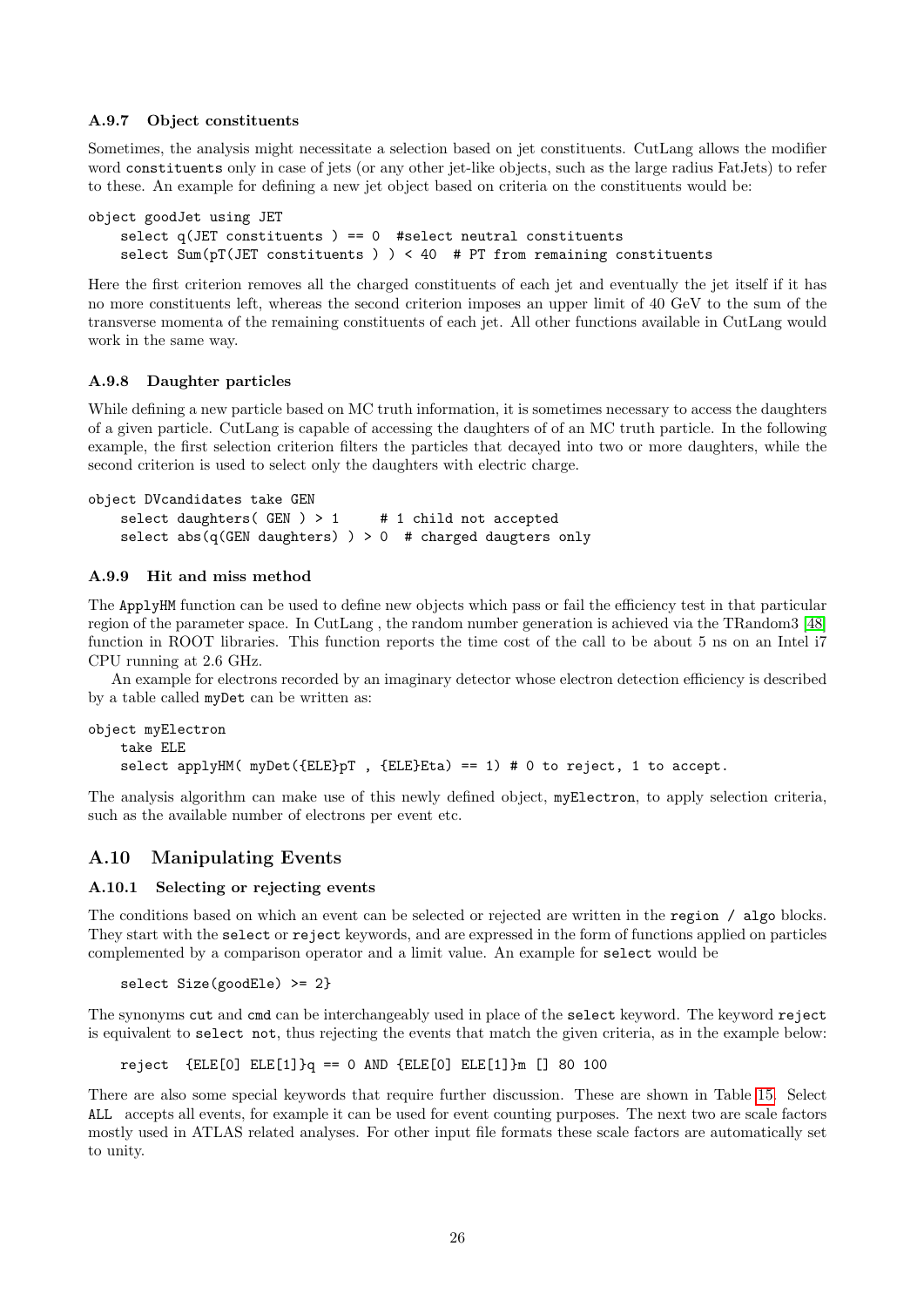| Keywords | Example    | Explanation                                   |
|----------|------------|-----------------------------------------------|
| ALL      | select ALL | accept all events                             |
| LEPsf    | cmd LEPsf  | apply leptonic scale factor to MC events      |
| bTagSF   | cmd bTagSF | apply b-jet tagging scale factor to MC events |
|          |            |                                               |

<span id="page-26-5"></span>Table 15: Special Conditions in CutLang

### <span id="page-26-0"></span>A.10.2 Weighing events

Many analyses require events to be weighted for cross section and luminosity, for trigger efficiencies, or with various scale factors. CutLang has a mechanism for applying constant event weights or event weights from functions, for which examples are shown below:

```
weight trigEff 0.95
weight ef2Weight myWeight({ELE_0}pT, {ELE_0}Eta) # weight 2d
```
The first command sets the weight of the selected events to 0.95, i.e, if the number of selected events is 1000 in the beginning, now it will be counted as 950. The second command is a slightly more complicated example as it uses a table which defines the event weight according to two parameters: pT and η. The event weight is thus obtained from that table according to the attributes of the electron with the highest transverse momentum.

## <span id="page-26-1"></span>A.10.3 Saving events

In CutLang , it is possible to save the currently surviving events at any stage of the running algorithm. The events are saved into a ROOT [\[29\]](#page-15-17) file using the command save followed by the user-given file name without the .root extension which is automatically added. It is possible to save multiple times in a single algorithm (region) or multiple algorithms. The events in the output file are saved in the native format of CutLang , known as the lvl0 file. Therefore an example could be:

Save preselects

## <span id="page-26-2"></span>A.11 Bins, counts and histograms

### <span id="page-26-3"></span>A.11.1 Bins

In analyses dealing with multiple bins for signal and/or background regions, CutLang provides a simple way for defining the selections for those bins. The binning of the results should happen as the very last stage of a selection by using the keyword bin. Either the variable and the bin boundaries should be explicitly listed, or multiple bins can be assigned to any variable or function using CutLang syntax. These two methods are not mutually exclusive and can define overlapping regions. It is to be noted that for the former, one defines two implicit bins: anything below the first value, and anything above the last value are also recorded separately. Results from binning are both printed (depending on the switches in the initialization section of the ADL file) and recorded as a histogram in the output ROOT file. The examples below illustrate the utilization of the bin definition in an analysis algorithm:

```
bin MET 250 300 500 750 1000 # defining multiple bins simultaneously
bin Size(bjets) == 1 AND HT [] 500 1000 # defining a single bin
bin Size(bjets) == 1 AND HT [] 1000 1500 # defining a single bin
```
## <span id="page-26-4"></span>A.11.2 Counts

It is possible to register various signal, background or data counts of a region together with their associated errors. The method to achieve this task is to start the ADL file with the definitions of various count formats. Below are two such examples where for each format type, multiple processes with different names can also be defined.

```
countsformat results
   process est, "Total estimated BG", stat, syst
   process obs, "Observed data"
```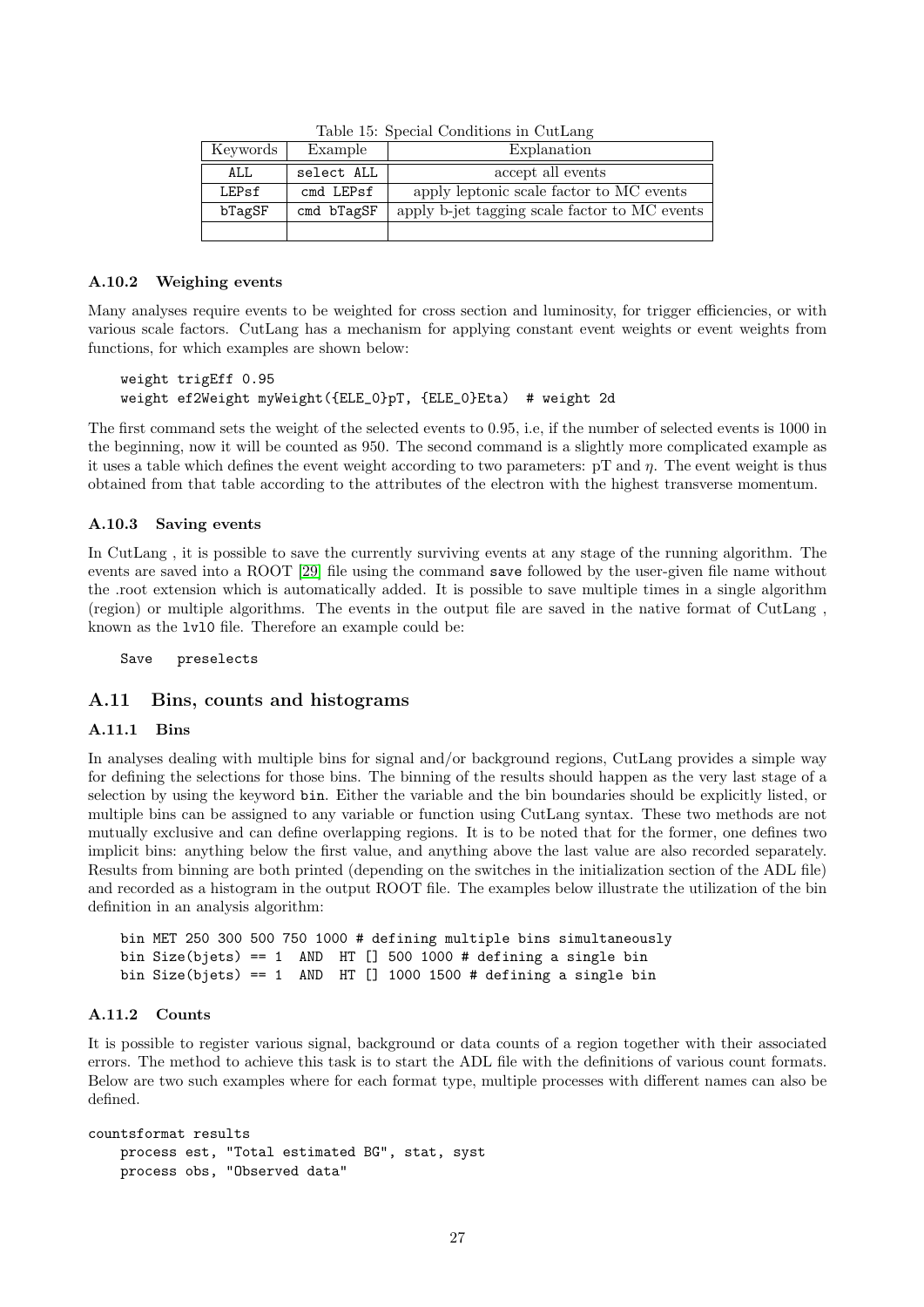```
countsformat bgests
   process lostlep, "Lost lepton background", stat, syst
   process zinv, "Z --> vv background", stat, syst
   process qcd, "QCD background", stat, syst
```
A study described in an ADL file might use data counts or a background estimate or all of these for a statistical analysis. Therefore, the appropriate region has to contain the associated event counts and error information using the correct syntax. It should be consistent with the previous definitions starting with keyword counts. Here the counts of each process should be separated by a comma, and the errors can be specified either as symmetrical denoted with the +- sign or asymmetrical denoted with separate + and - signs. An example conforming to above definitions is given below.

counts results 230.0 + 16.0 - 10.0 + 10.0 - 12.0 , 224.0 counts bgests  $105.0 +16.0 - 10.0 +1.0$ ,  $123.0 +2.0 +12.0$ ,  $2.3 +0.5 +1.4$ 

Once the analysis run is complete, the user finds in the output file a histogram for each of the defined processes with the name defined in the format commands. These histograms can be recalled and used later during the statistical analysis stage.

## <span id="page-27-0"></span>A.11.3 Histograms

CutLang allows defining 1D and 2D histograms for any event variable. The syntax for defining histograms follows closely the notation in ROOT. Any histogram should have a name, like h1mReco, and a list of parameters separated by commas. The explanation of the histogram contents should be given in quotation marks, e.g., ''Z candidate mass (GeV)"; the number of bins, lower and upper limits as numbers, e.g. 100, 0, 200; and finally the quantity to histogram with the ADL notation, e.g. {ELE 0 ELE 1}m. A similar syntax is also used for the 2D histograms. The example below show definitions of 1D and 2D histograms:

region Wtopmass

```
select ...
select ...
hmW,"W mass (GeV)", 70, 50, 150, mW
hmTop,"Top mass (GeV)", 70, 0, 700, mTop
hmTopmW,"Top and W mass correlation (GeV)", 50, 50, 150, 70, 0, 700, mW, mTop
```
Apart from the user-defined histograms, CutLang by default automatically fills and saves a cutflow efficiency histogram for each analysis region. In case binning exists, CutLang also saves a histogram with bin counts.

Figure [4](#page-28-0) shows a snapshot of the ROOT TBrowser, with histograms in an output file listed, and one of the histograms displayed.

## <span id="page-27-1"></span>A.12 Structure of a complete ADL file

To be run with CutLang , an ADL file should follow a definite structure order as described in Section [4.1.](#page-4-2) In this structure, there are mostly optional sections and one compulsory section. The structure order consists of initialization, count format, definitions, new objects, more definitions using new objects, yet newer objects, and event categorization commands. In this list only the event categorization commands are mandatory. The ADL file structure allows multiple concurrent commands to be executed. The details of the first and the last sections are covered next.

## <span id="page-27-2"></span>A.12.1 Initialization and information section

Some of the possible settings in the initialization section have already been discussed in Table [1.](#page-5-1) It is also possible to include, in this section, some information defining the work that is being done. The allowed keywords and their meaning is explained in the table below.

## <span id="page-27-3"></span>A.12.2 Regions and algorithms

CutLang can execute multiple commands in the event categorization section of the ADL file, meaning that the analyst can test multiple methods on the same events independently of each other during design, or work with multiple signal and control regions. The set of commands to be executed for each independent method is called either an algorithm or a region, therefore the keyword to be used is algo or algorithm or region followed with a user selected name, such as: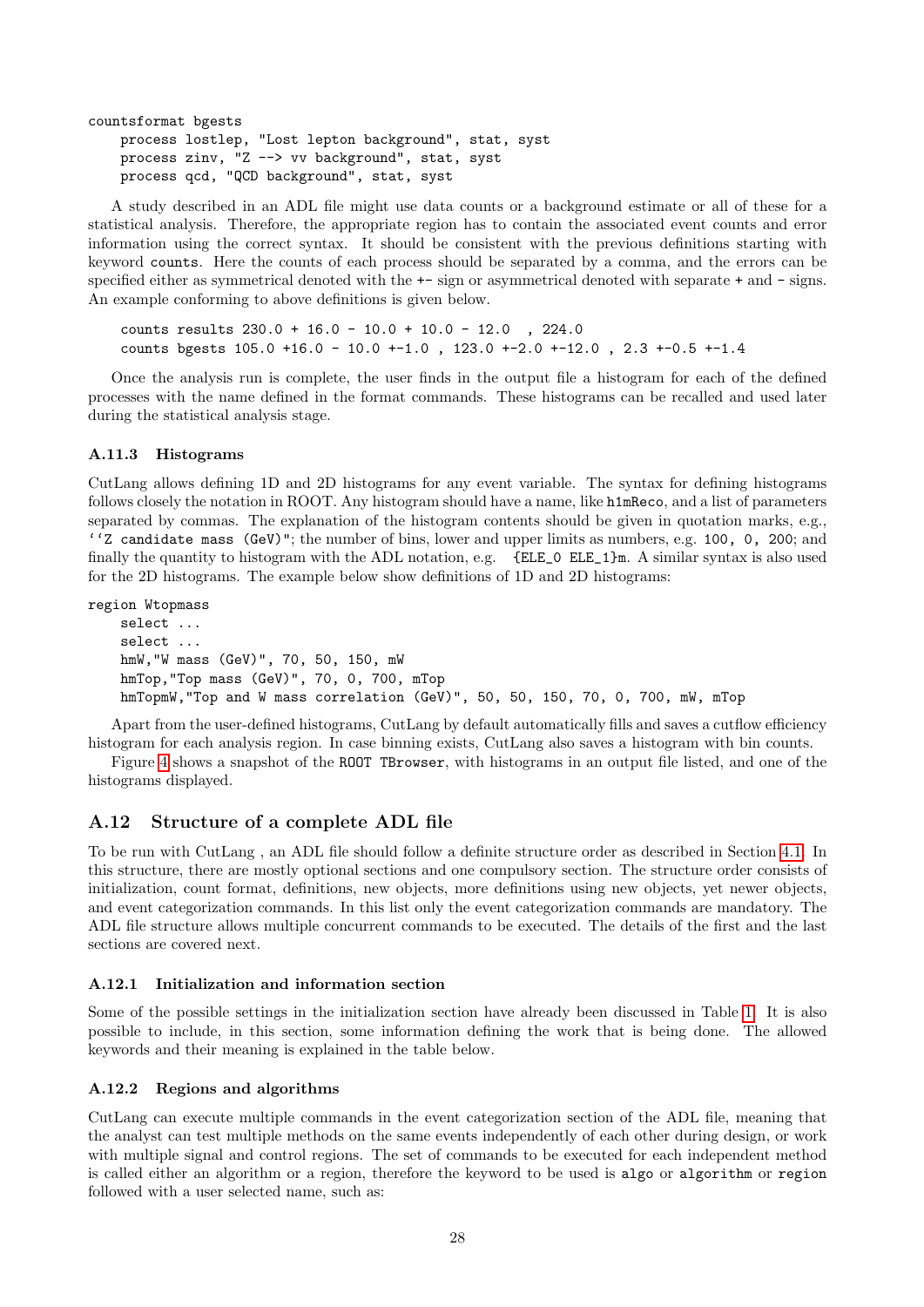

<span id="page-28-0"></span>Figure 4: An example output from ROOT's TBrowser GUI showing histograms booked and filled by CutLang

| Keywords    | Type   | Explanation                                   |  |
|-------------|--------|-----------------------------------------------|--|
| info        | ID     | a name defining the work                      |  |
| experiment  | ID     | a name defining the experiment                |  |
| id          | string | any string defining the work                  |  |
| title       | string | any string for the paper title                |  |
| publication | string | any string, the publication information       |  |
| sqrtS       | number | a real number, the collider energy (GeV)      |  |
| lumi        | number | a real number, collected data (fb-1)          |  |
| arXiv       | string | any string containing the arxiv information   |  |
| hepdata     | string | any string containing the hepdata information |  |
| doi         | string | any string containing the doi information     |  |

<span id="page-28-1"></span>Table 16: Information keywords of CutLang

### region preselection

Moreover it is possible to define one (1) layer of dependency such that a region can be marked as dependent on another. In this case, the independent region's commands are executed first and the results are saved in a memory cache, and later the dependent region's commands are executed based on that cache. A typical case would be to create multiple signal regions based on a common preselection. This example is illustrated below. Note that the name of the independent region has been used in the dependent region's list of commands directly, without any preceding keywords.

```
region preselection
    select ....
region SRA
    preselection
    select ....
region SRB
    preselection
    select ....
```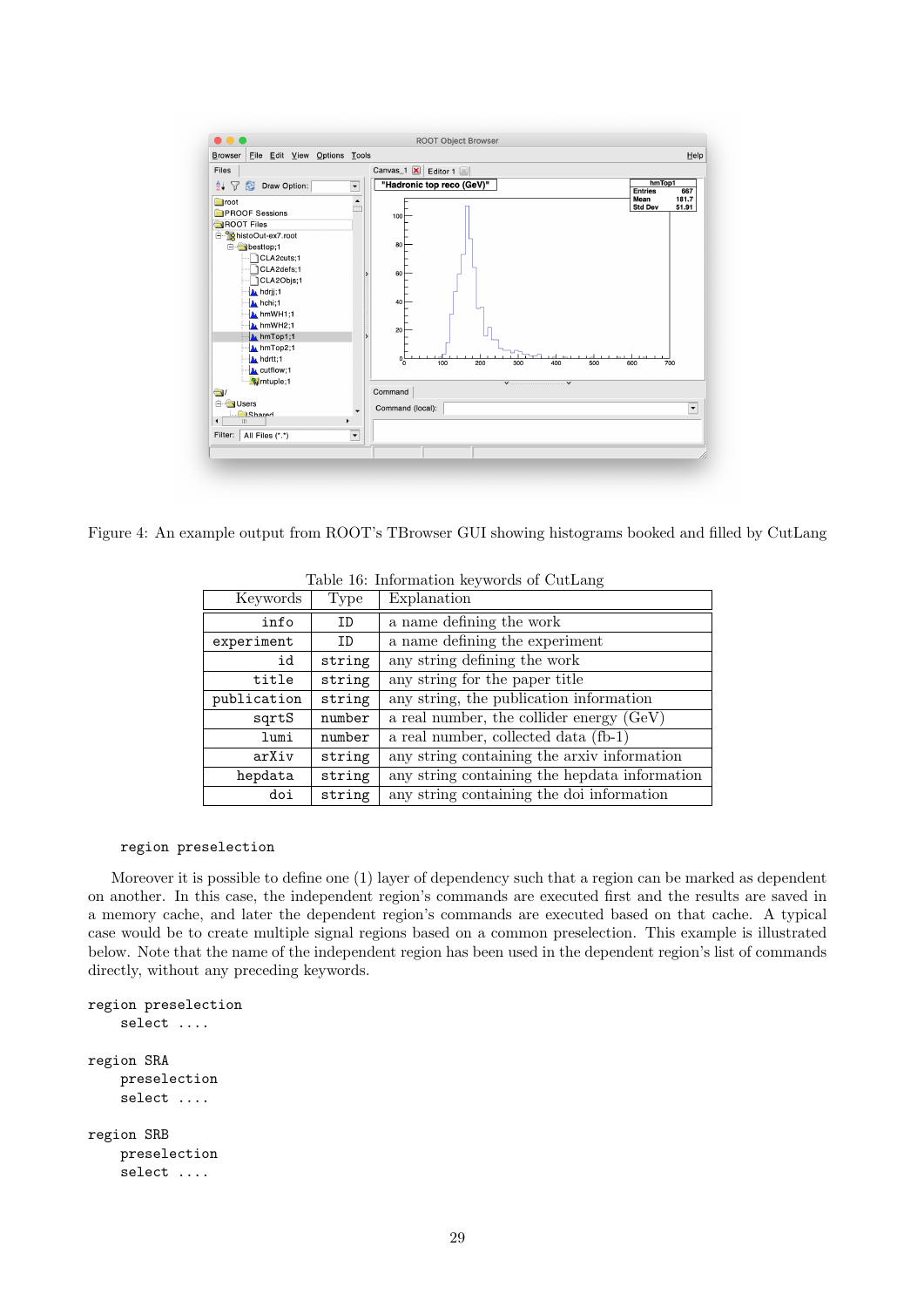# <span id="page-29-0"></span>B The CutLang framework

## <span id="page-29-1"></span>B.1 installation and compilation

The code for the CutLang framework can be found in

<https://github.com/unelg/CutLang>

The ROOT library from CERN should be pre-installed. After downloading the source code, the make command should be executed in the CLA subdirectory to compiles the whole program. Analyses in CutLang are run runs subdirectory using the script CLA.sh or CLA.py. This subdirectory contains several example files that demonstrate various aspects of ADL and CutLang . An analysis can be run using the command where the input ROOT file type can be : LHCO FCC LVLO DELPHES ATLASVLL ATLMIN ATLASOD CMSOD CMSNANO. The  $-i$  or  $-i$ nifile option is used for specifying the adl file.

## <span id="page-29-2"></span>B.2 External user functions

The addition of the new so called external user functions to the existing set of internal functions is partially automatized. The python helper script insertExternalFunction.py in the scripts directory is developed to accomplish this task. It accepts the name of the header file containing the new function as an argument. The automatization currently works with a template based setup, therefore only with certain type of functions. Currently the following input and return types for external functions can be used for building an external function into CutLang :

- receives a vector of TLorentzVectors and an int, returns a vector of TLorentzVector;
- receives a vector of TLorentzVectors, returns a double;
- receives a vector of TLorentzVectors and a TVector2, returns a double;
- receives a vector of TLorentzVectors and a TLorentzVector, returns a double;
- receives 3 TLorentzVectors, returns a double;

The external function must be declared and defined using  $C/C++$  programming language in a header file before running the script. The script is run with the following command:

python insertExternalFunction.py -ext abc

where abc is name of the header file without .h extension. Once the helper script runs successfully, the CutLang binary has to be recompiled once to use the new function within an ADL file.

## <span id="page-29-3"></span>B.3 Incorporation of new input file types

This section describes how to build the interface between a new data file format represented as a flat ntuple and the standard types used by the *CutLang* interpreter. This is one aspect of the current version of *CutLang* that requires some coding expertise. CutLang uses ROOT's MakeClass for this purpose.

- Obtain a sample ROOT ntuple file containing the new data format and load into ROOT (e.g., using TFile f("myfile.root"))
- Call the ROOT MakeClass command on the relevant tree, specifying a class name

tree->MakeClass("NewFormatName");

- Move the resulting header file (NewFormatName.h ) into the analysis core subdirectory, and is include it in the main code CLA.Q
- Move the resulting implementation macro (NewFormatName.C) into the CutLang/CLA directory, and include the following required headers in it: